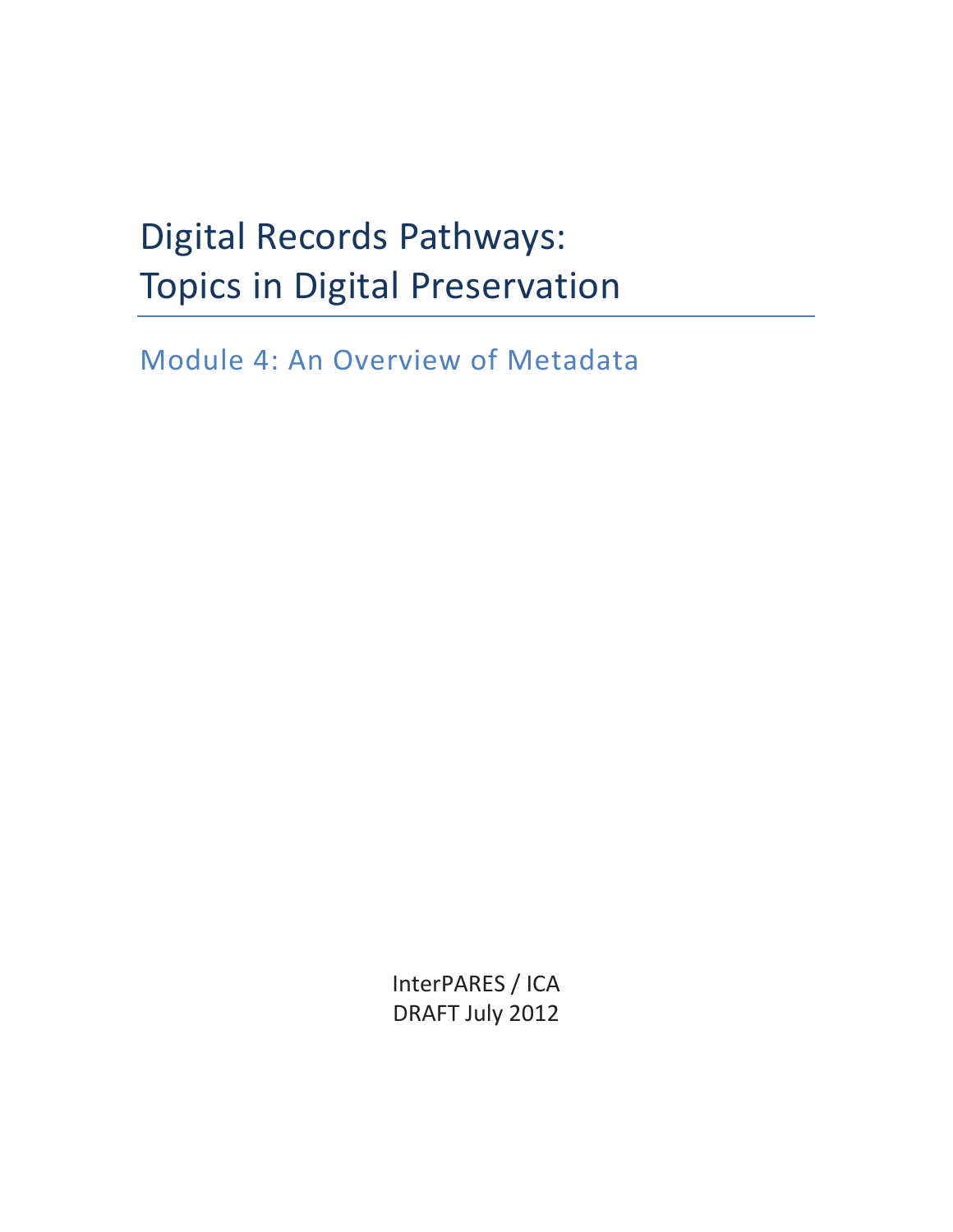## **Table of Contents**

| 1                                                                                                                                                                 |    |
|-------------------------------------------------------------------------------------------------------------------------------------------------------------------|----|
| 1.1<br>12                                                                                                                                                         |    |
| 1.3                                                                                                                                                               |    |
| 1.4                                                                                                                                                               |    |
| 1.5                                                                                                                                                               |    |
| 1.6                                                                                                                                                               |    |
|                                                                                                                                                                   |    |
| 2.                                                                                                                                                                |    |
| 2.1                                                                                                                                                               |    |
| 22                                                                                                                                                                |    |
|                                                                                                                                                                   |    |
| 3                                                                                                                                                                 |    |
| 3.1                                                                                                                                                               |    |
| 3.2                                                                                                                                                               |    |
| 3.3                                                                                                                                                               |    |
| 3.4<br>3.5                                                                                                                                                        |    |
| 3.6                                                                                                                                                               |    |
| 3.7                                                                                                                                                               |    |
| 3.8                                                                                                                                                               |    |
| 3.9                                                                                                                                                               |    |
| 3.10                                                                                                                                                              |    |
| 3.10.1                                                                                                                                                            |    |
| 3.10.2                                                                                                                                                            |    |
| 3.10.3                                                                                                                                                            |    |
| 3.11<br>3.12                                                                                                                                                      |    |
|                                                                                                                                                                   | 30 |
| 4.1                                                                                                                                                               |    |
| 4.2                                                                                                                                                               |    |
| 4.2.1 Archives New Zealand: Electronic Recordkeeping Metadata Standard (June 2008)  31                                                                            |    |
| 4.2.2 Australian Government Recordkeeping Metadata Standard (Version 2.0, July 2008)  31                                                                          |    |
|                                                                                                                                                                   |    |
| 4.2.4 ISO 23081-1:2006 "Information and Documentation - Records Management Processes                                                                              |    |
|                                                                                                                                                                   |    |
| 4.2.5 ISO 23081-2:2009 "Information and Documentation - Records Management Processes<br>- Metadata for Records - Part 2: Conceptual and Implementation Issues" 32 |    |
|                                                                                                                                                                   |    |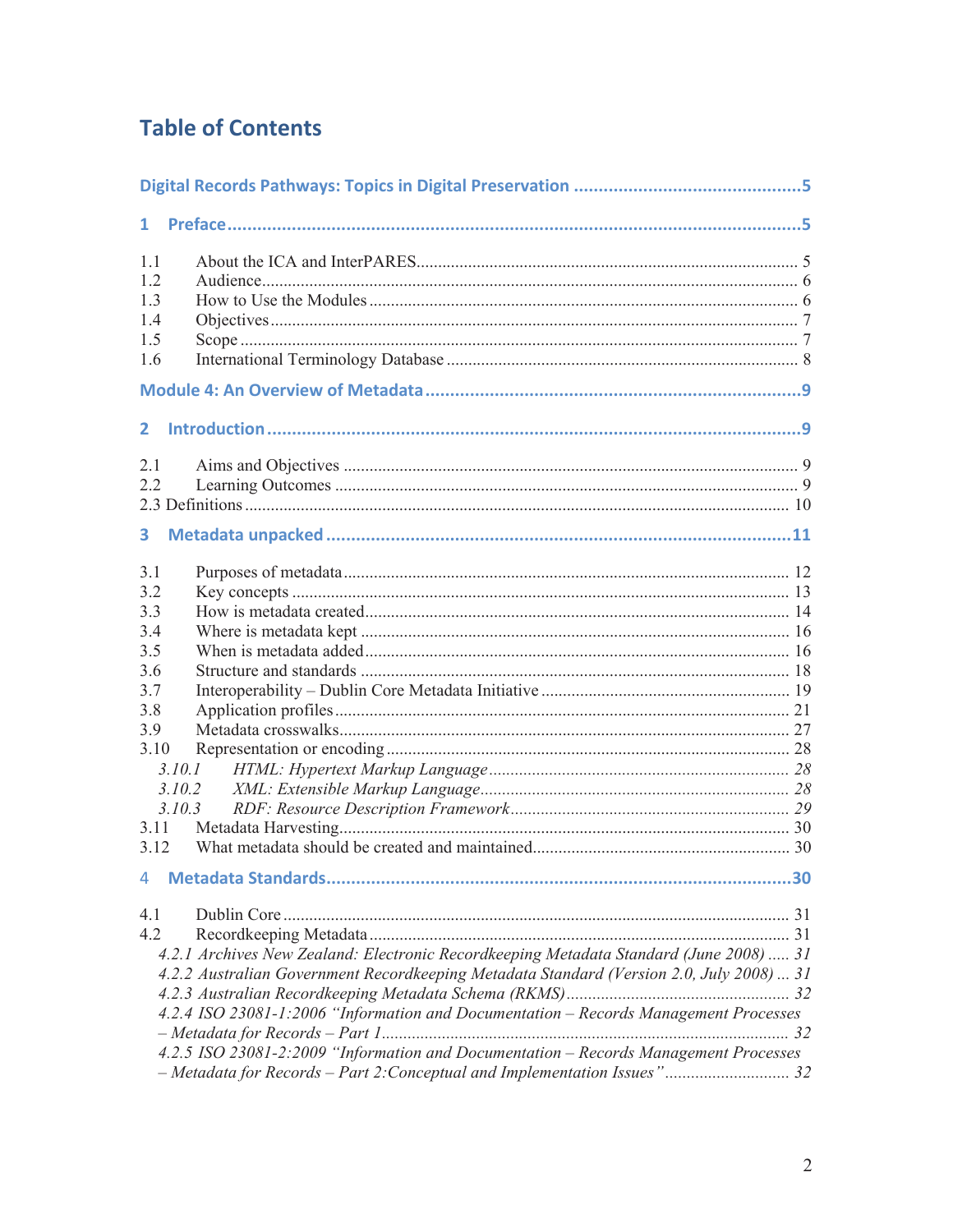| 4.2.6 ISO/TR 23081-3:2011 "Information and Documentation – Records Management                    |  |
|--------------------------------------------------------------------------------------------------|--|
|                                                                                                  |  |
|                                                                                                  |  |
| 4.2.8 United Nations Standard on Recordkeeping Metadata - Archives and Records                   |  |
|                                                                                                  |  |
| 4.3                                                                                              |  |
|                                                                                                  |  |
|                                                                                                  |  |
| 4.3.3 ISAD(G): General International Standard Archival Description 34                            |  |
|                                                                                                  |  |
| 4.4                                                                                              |  |
|                                                                                                  |  |
|                                                                                                  |  |
|                                                                                                  |  |
|                                                                                                  |  |
| 4.5<br>OAI-PMH: Open Archives Initiative Protocol for Metadata Harvesting 35                     |  |
| 4.6                                                                                              |  |
| 4.7                                                                                              |  |
| 5.                                                                                               |  |
| 5.1                                                                                              |  |
| 6                                                                                                |  |
|                                                                                                  |  |
|                                                                                                  |  |
|                                                                                                  |  |
|                                                                                                  |  |
|                                                                                                  |  |
|                                                                                                  |  |
| JISC (2010) Metadata and Digital Images, Metadata and Audio Resources, Metadata and              |  |
|                                                                                                  |  |
|                                                                                                  |  |
| JISC (2010) Putting Things in Order: a Directory of Metadata Schemas and Related Standards<br>38 |  |
| JISC (2010) Controlling Your Language: a Directory of Metadata Vocabularies 38                   |  |
|                                                                                                  |  |
|                                                                                                  |  |
| National Information Standards Organization (2004) Understanding Metadata 39                     |  |
|                                                                                                  |  |
|                                                                                                  |  |
| 7                                                                                                |  |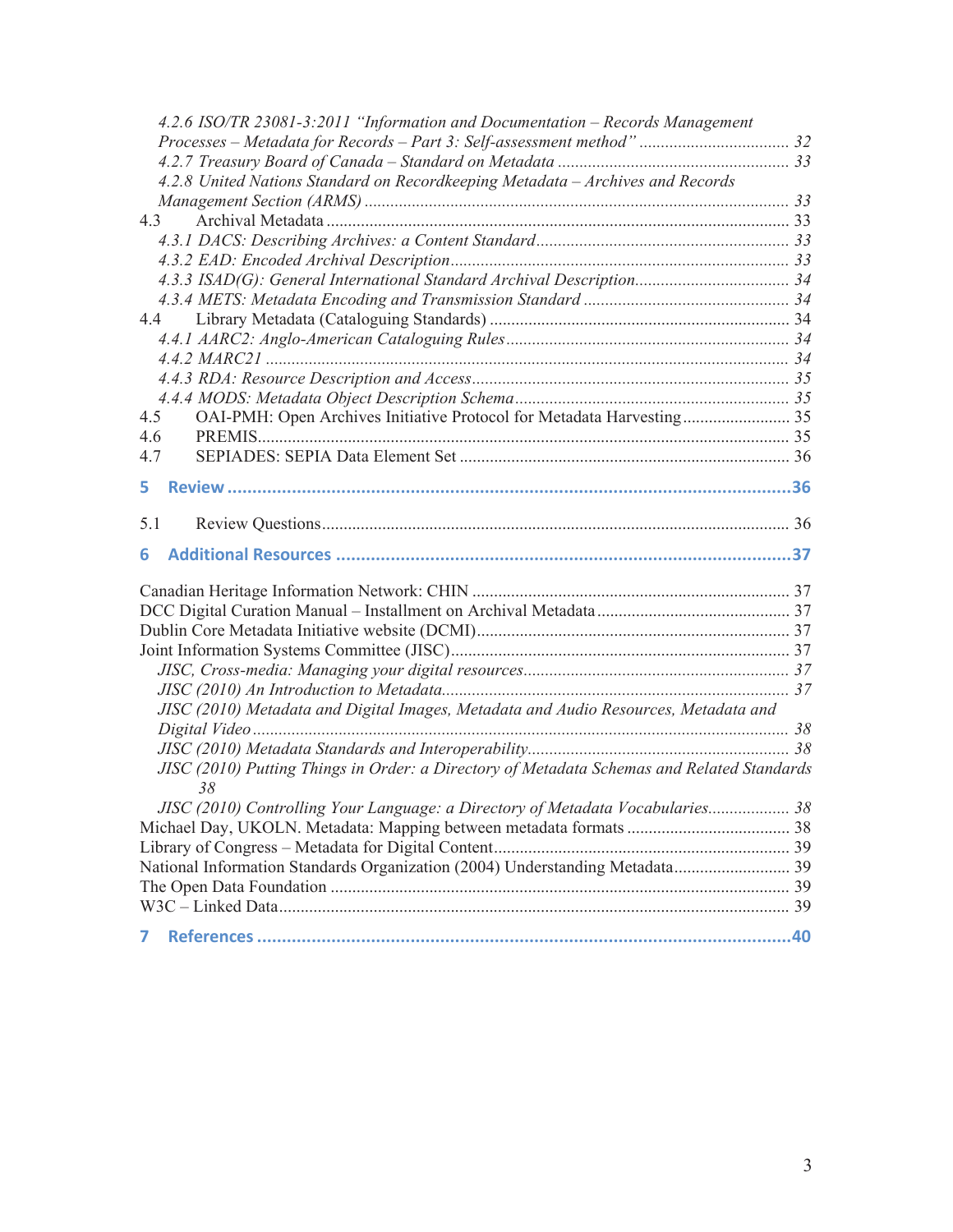## **Table of Figures**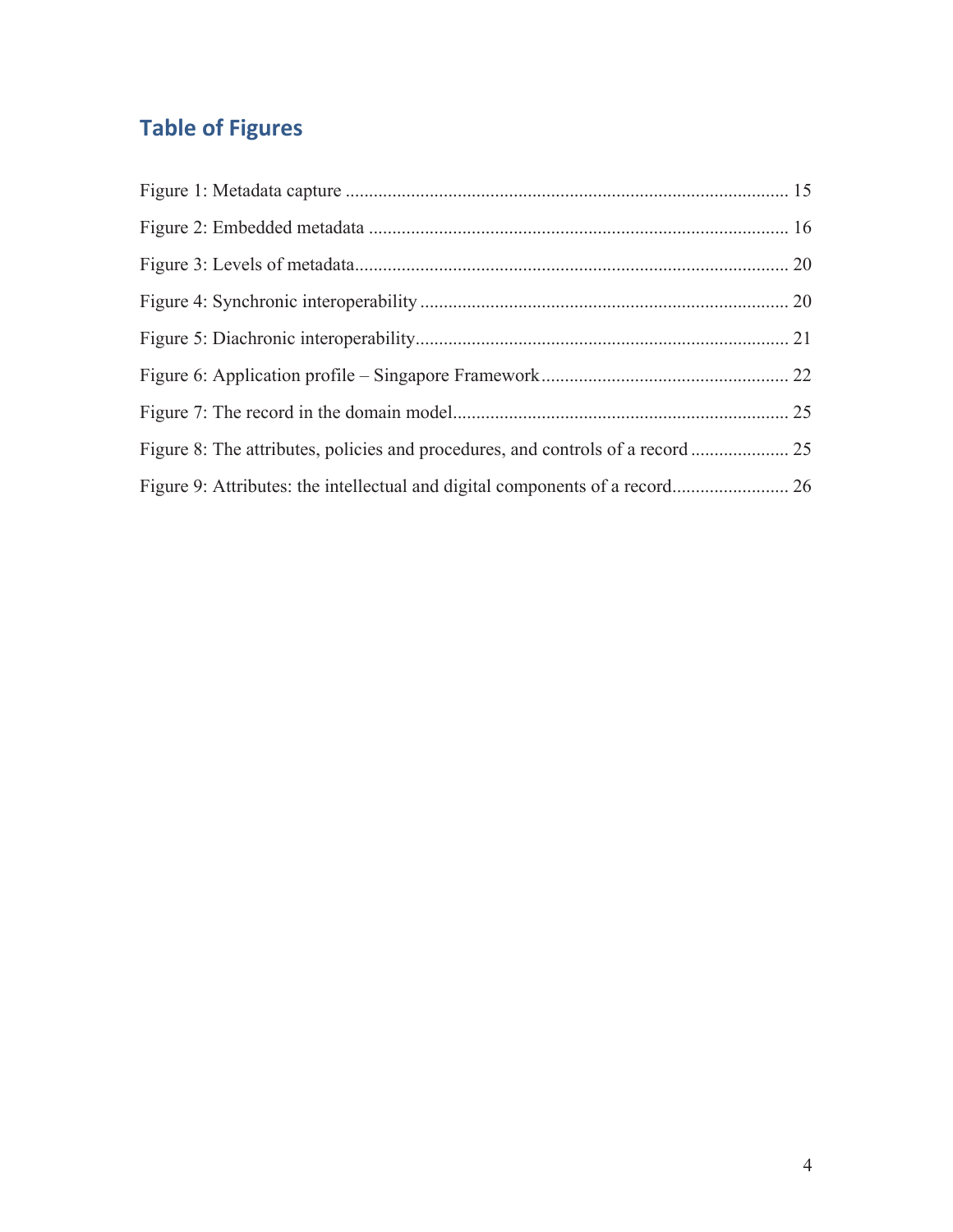## **Digital Records Pathways: Topics in Digital Preservation**

## **1 Preface**

*Digital Records Pathways: Topics in Digital Preservation* is an educational initiative developed jointly by the International Council on Archives (ICA) and the International Research on Permanent Authentic Records in Electronic Systems Project (InterPARES). It offers training to archivists and records professionals in the creation, management and preservation of authentic, reliable and usable digital records. The program assumes that the user has a solid grounding in basic concepts of records management and archival theory, and builds on that knowledge.

Consisting of eight independent modules, *Digital Records Pathways* addresses the theoretical and practical knowledge needed to establish the framework, governance structure and systems required to manage and preserve digital records throughout the records' lifecycle.. Each module addresses a specific topic of relevance to the management and preservation of digital records. The program is provided free of charge on the ICA website at www.ica.org/.

#### **1.1 About the ICA and InterPARES**

The ICA and InterPARES are committed to establishing educational materials for the continuing education of archivists and records managers, to build upon foundational knowledge, disseminate new findings, and to equip archivists and records professionals with the necessary specialized knowledge and competencies to manage and preserve digital records.

**The International Council on Archives (ICA)** (www.ica.org) is dedicated to the effective management of records and the preservation, care and use of the world's archival heritage through its representation of records and archives professionals across the globe. Archives are an immense resource. They are the documentary by-product of human activity and as such an irreplaceable witness to past events, underpinning democracy, the identity of individuals and communities, and human rights. But they are also fragile and vulnerable. The ICA strives to protect and ensure access to archives through advocacy, setting standards, professional development, and enabling dialogue between archivists, policy makers, creators and users of archives.

The ICA is a neutral, non-governmental organization, funded by its membership, which operates through the activities of that diverse membership. For over sixty years ICA has united archival institutions and practitioners across the globe to advocate for good archival management and the physical protection of recorded heritage, to produce reputable standards and best practices, and to encourage dialogue, exchange, and transmission of this knowledge and expertise across national borders. With approximately 1500 members in 195 countries and territories the Council's ethos is to harness the cultural diversity of its membership to deliver effective solutions and a flexible, imaginative profession.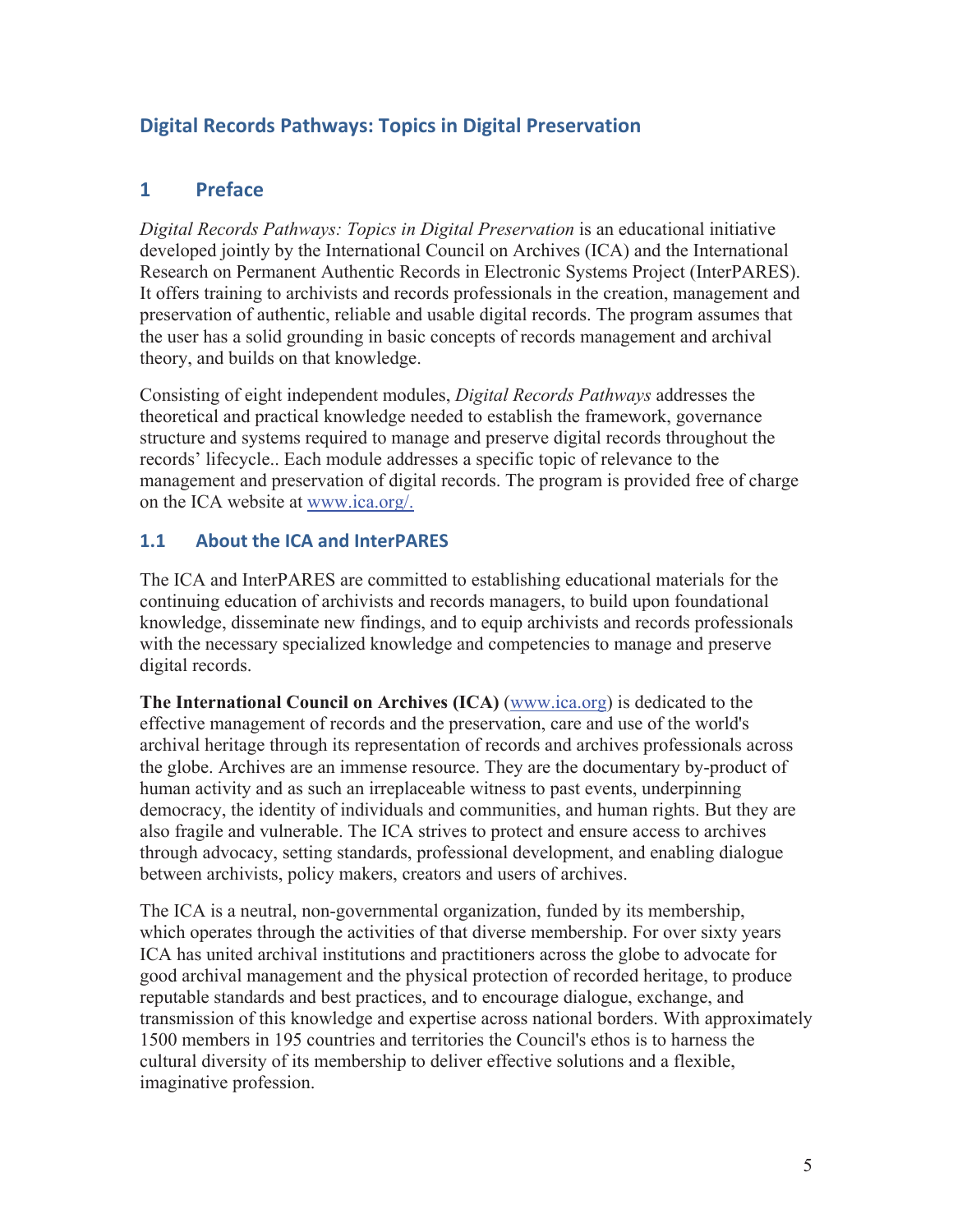**The International Research on Permanent Authentic Records in Electronic Systems (InterPARES)** (www.interpares.org) aims to develop the knowledge essential to the long-term preservation of authentic records created and/or maintained in digital form and provide the basis for standards, policies, strategies and plans of action capable of ensuring the longevity of such material and the ability of its users to trust its authenticity. The InterPARES project has developed in three phases:

InterPARES 1 (1999-2001) focused on the development of theory and methods ensuring the preservation of the authenticity of records created and/or maintained in databases and document management systems in the course of administrative activities. Its findings present the perspective of the records preserver.

InterPARES 2 (2002-2007) continued to research issues of authenticity, and examined the issues of reliability and accuracy during the entire lifecycle of records, from creation to permanent preservation. It focused on records produced in dynamic and interactive digital environments in the course of artistic, scientific and governmental activities.

InterPARES 3 (2007-2012) built upon the findings of InterPARES 1 and 2, as well as other digital preservation projects worldwide. It put theory into practice, working with archives and archival / records units within organisations of limited financial and / or human resources to implement sound records management and preservation programs.

## **1.2 Audience**

The audience for this program includes archivists and records and information professionals interested in expanding their competencies in the management of digital records. Taken as a whole, the modules form a suite of resource materials for continuing professional education with particular focus on issues influencing the preservation of reliable, accurate and authentic digital records.

## **1.3 How to Use the Modules**

Each module consists of theoretical and methodological knowledge and its practical application, illustrated through case studies and model scenarios. While the modules have been developed by InterPARES Team Canada, and are therefore illustrated with examples from the Canadian context, each module is customizable for a specific domain or juridical context. For wider applicability, they have been translated into the languages of the ICA partners.

The modules can be studied individually according to need and interest, or as a set, covering the range of competencies required. They can be self-administered by individuals, or offered through professional associations or workplace training. The modules also contain a number of templates that allow universities and professional associations to adapt and to develop specific course curricula, on-site training materials for students and professionals on digital recordkeeping and preservation issues. Universities and professional associations are free to adapt the materials and develop their own context-specific course curricula and training kits.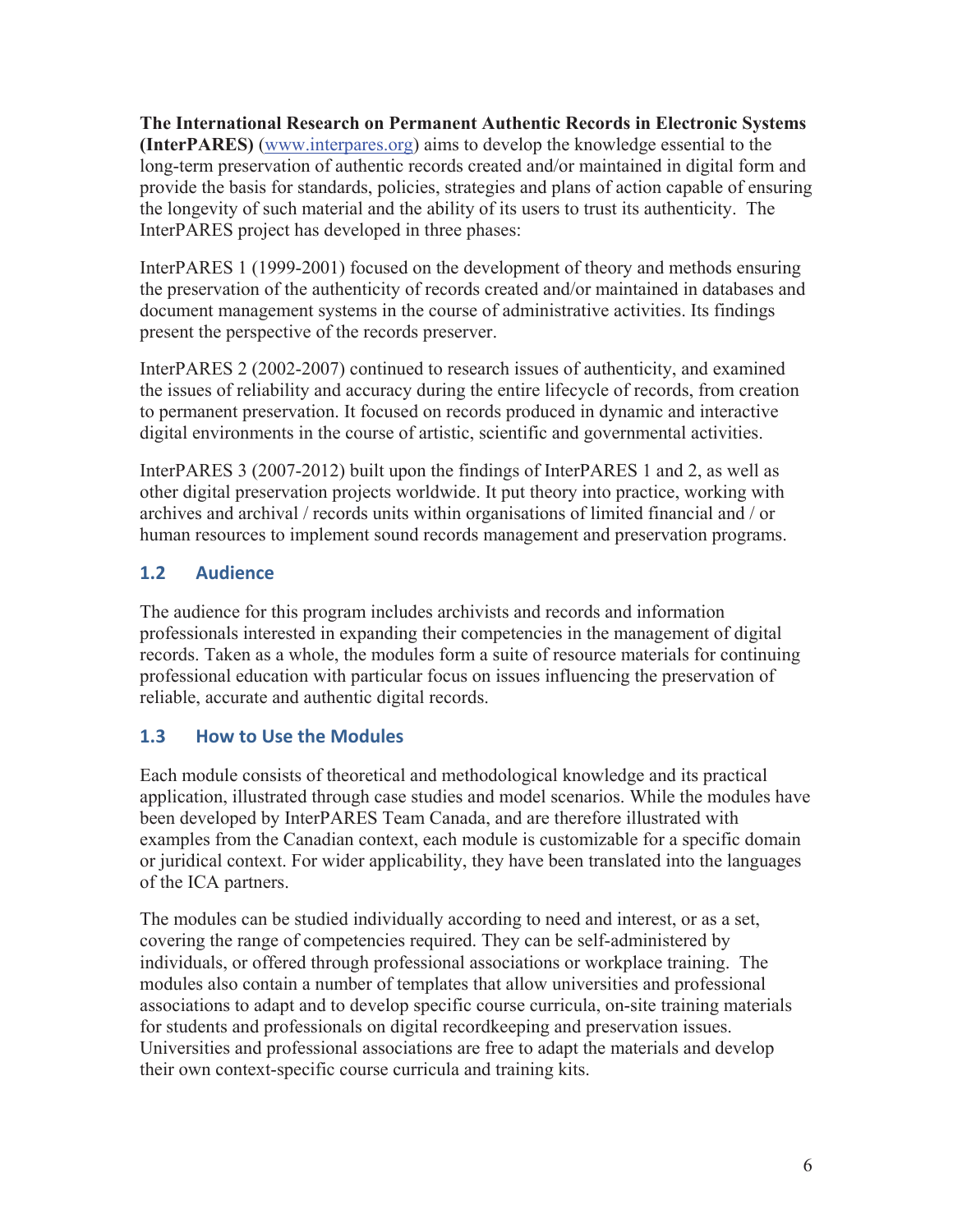## **1.4 Objectives**

The modules have the following objectives:

- x To provide educational resources based on cutting edge research in digital records issues to professional archival and records management associations for the benefit of their members;
- To provide archivists and records managers with the necessary theoretical knowledge as well as procedural and strategic skills to develop, implement and monitor a digital recordkeeping and/or a preservation program;
- To illuminate theoretical concepts with practical applications through real life examples drawn from case studies, anchored in specific administrative and technological contexts;
- To provide university programs with content and structure for courses on digital records management and preservation.

## **1.5 Scope**

*Digital Records Pathways: Topics in Digital Preservation* consists of the following modules:

- Module 1: Introduction A Framework for Digital Preservation
- Module 2: Developing Policy and Procedures for Digital Preservation
- Module 3: Organizational Culture and its Effects on Records Management Selection and Appraisal of Digital Records
- Module 4: An Overview of Metadata
- Module 5: From *Ad Hoc* to Governed Appraisal Strategies for Gaining Control of Digital Records in Network Drives
- Module 6: E-mail Management and Preservation
- Module 7: Management and Preservation of Records in Web Environments
- Module 8: Cloud Computing Primer

Each module consists of some or all of the following components as appropriate:

- **Overview** of the topic and scope of the module;
- x **Learning objectives** and expected level of knowledge upon completion;
- **Methodology** or the procedures to follow in order to apply the module;
- **Templates (where appropriate)** to facilitate the implementation of the module;
- x **Case Study(ies)/Scenarios (where appropriate)** that provide real-world examples of module topic
- **Exercises** covering key learning points;
- **Review questions** to enhance comprehension and understanding of the topic;
- x Additional **Resources** for the topic, including **readings, standards** and other **templates** for reference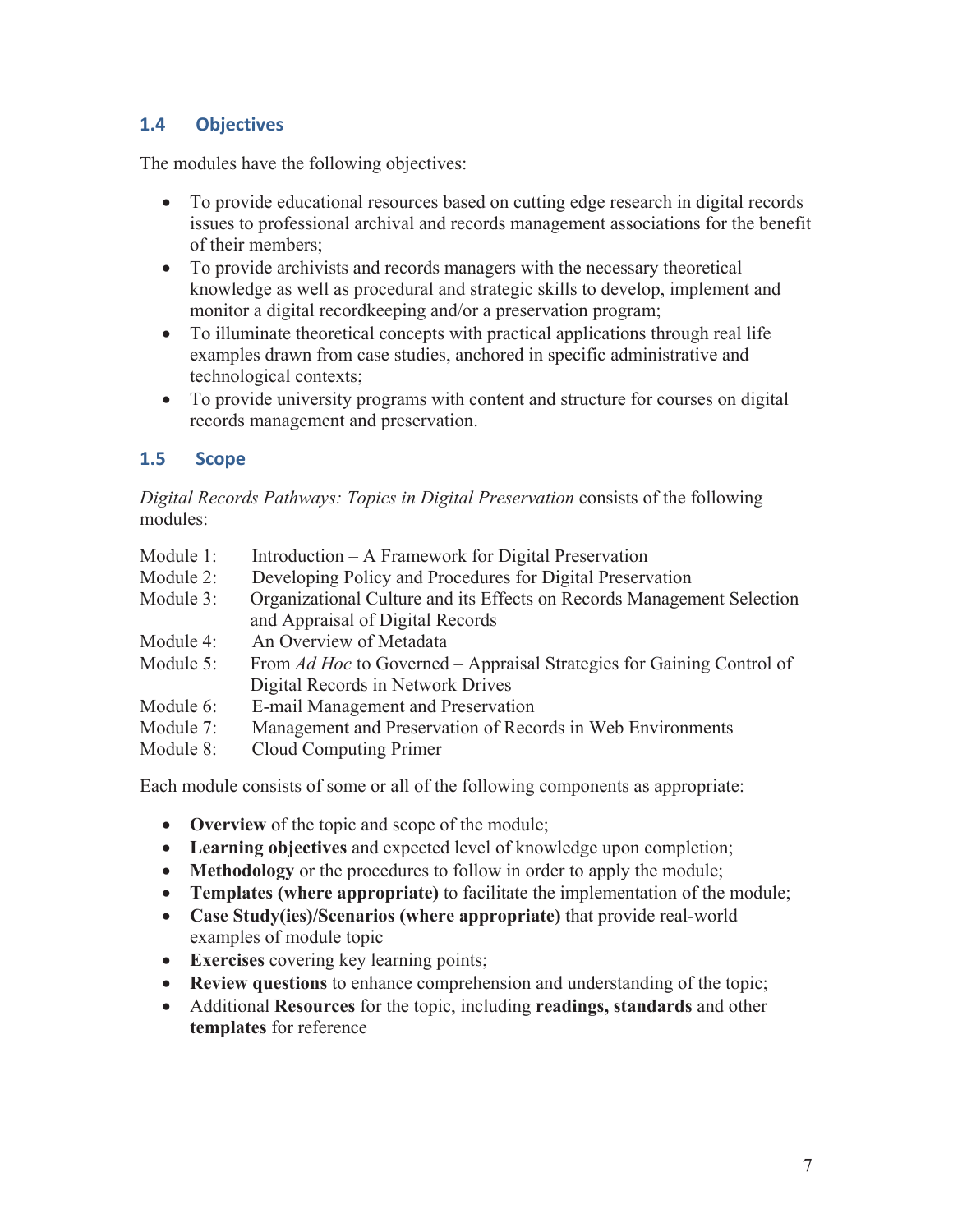| Overview of the set                                                                                     |                 |                    |                  |  |
|---------------------------------------------------------------------------------------------------------|-----------------|--------------------|------------------|--|
| 1. A Framework for Digital Preservation<br>2. Developing Policy and Procedures for Digital Preservation | Foundational    |                    |                  |  |
| 3. Organizational<br>Culture                                                                            | General purpose |                    |                  |  |
| 6. E-mail                                                                                               | 7. Websites     | 8. Cloud Computing | Specific purpose |  |
| <b>International Terminology Database</b>                                                               | Foundational    |                    |                  |  |

## **1.6 International Terminology Database**

The terminology used in the modules reflects common usage in archival and records management communities of practice. To ensure common understanding, and minimize potential confusion that may arise from regional or jurisdictional practice, all modules are supported by the International Terminology Database, available at http://www.webdenizen.com/. As well, certain specific terms are included in short glossaries in each module.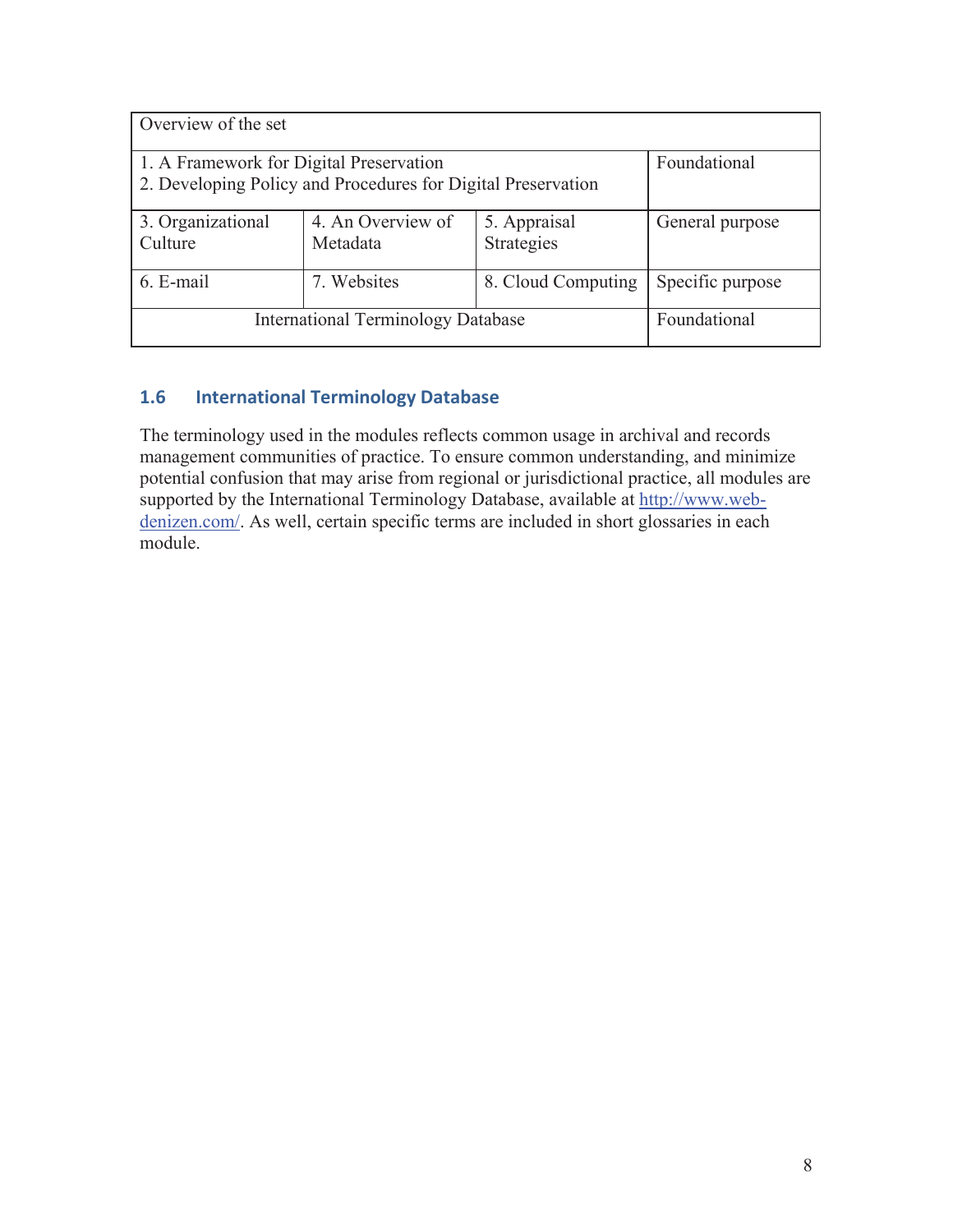## **Module 4: An Overview of Metadata**

## **2 Introduction**

Metadata is often defined as *data about data*. Metadata is information that identifies, describes, facilitates access to, and management of, an information object or objects, regardless of medium. In the digital environment, metadata can more accurately be described as "structured information that describes, explains, locates, or otherwise makes it easier to retrieve, use, or manage an information resource" (National Information Standards Organization 2004).

All records professionals need to be aware of metadata in the context of the digital records and other digital objects for which they are responsible. The choices you make about metadata will affect your ability to access, retrieve, manage, and preserve your digital records and digital objects, and ensure their enduring authenticity and reliability.

## **2.1 Aims and Objectives**

There are many excellent resources available that give detailed information about current metadata standards for a wide variety of information resources. It is not our intention to duplicate that work here (see Section 5 for an annotated list of resources). The objective of this module is to present a high-level overview of metadata in the context of the management and preservation of digitized or born-digital objects. These objects may be available on the Internet, or they may be digital objects created and managed in networked or stand alone systems belonging to individuals or organizations. They may be born digital, or they may be objects that have resulted from the scanning of paper or other analogue objects. The common factor is that the creator or preserver of the digital objects has a reason to consider using some form of structured metadata to manage his/her digital objects for a specific purpose or purposes.

This module will summarize:

- The development of metadata in the digital environment;
- The different functions of metadata;
- Its attributes and characteristics;
- Some of the main metadata standards relating to the management of digital objects and their preservation; and
- The ways in which metadata is structured and expressed.

#### **2.2 Learning Outcomes**

Upon completion of this module you will be able to:

- $\bullet$  Understand the primary functions of metadata;
- Understand the different categories of metadata;
- Understand the attributes and characteristics of metadata;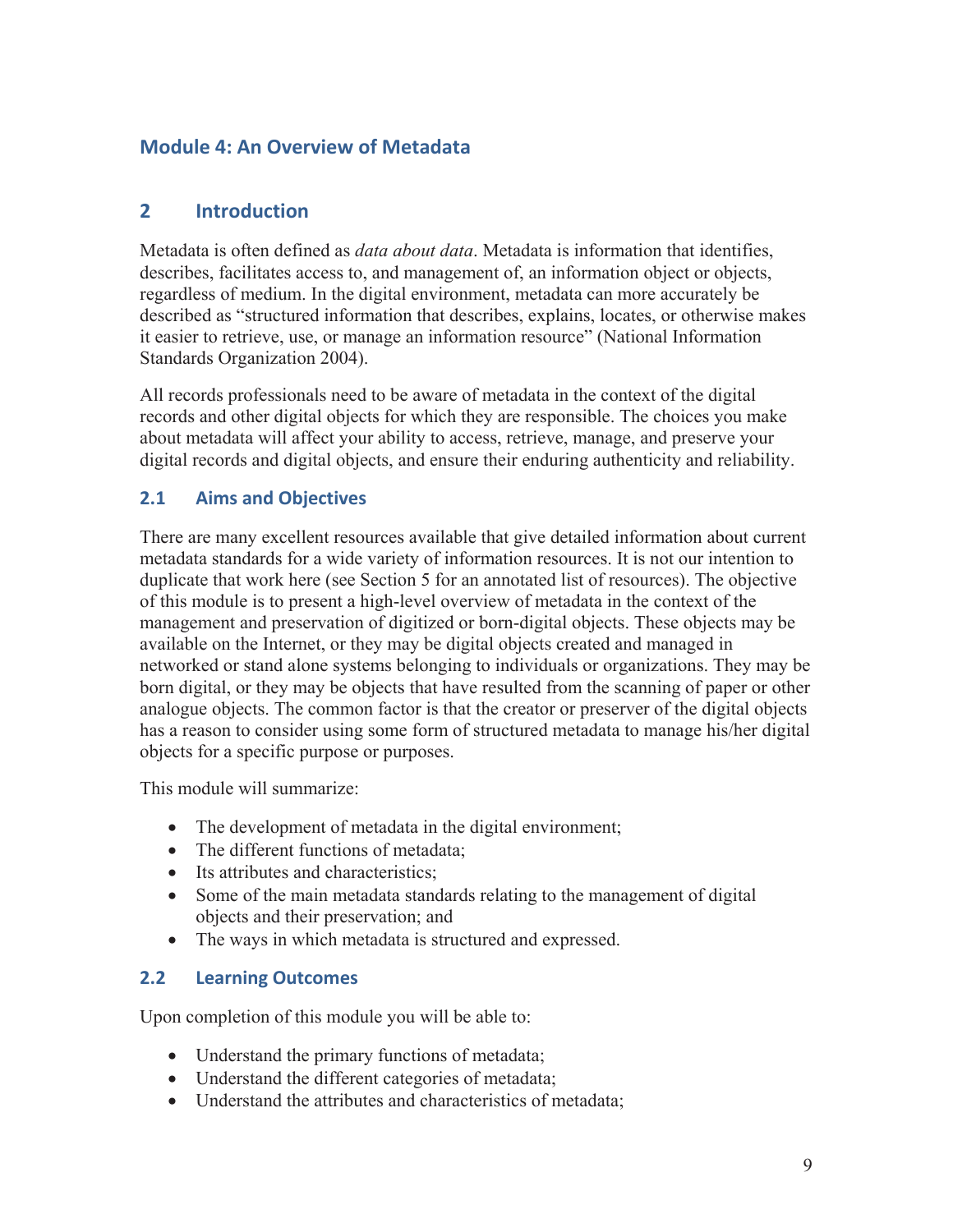- Understand the main metadata standards used by archival repositories; and
- Know where to locate additional information and resources about metadata.

### **2.3 Definitions**

The definitions presented below relate directly to metadata in the digital environment. For more definitions relevant to records professionals, please refer to the ICA International Terminology Database, at [link].

**Digital record:** a document in digital form that is managed as a record (A document made or received in the course of a practical activity as an instrument or a by-product of such activity, and set aside for action or reference.) (InterPARES)

**Information object** (also information resource, digital object): a digital item or group of items, regardless of type or format, that can be addressed or manipulated as a single object by a computer (Gilliland 2008).

**Interoperability**: the ability of multiple systems with different hardware and software platforms, data structures, and interfaces, to exchange data with minimal loss of content and functionality (National Information Standards Organization 2004).

**Metadata**: information that characterizes another information resource, especially for the purposes of documenting, describing, preserving, or managing that resource. Metadata defines and describes the structure and meaning of information resources, and the context and systems in which they exist. It is used to support efficient and effective management of these information resources over time (Government of Canada 2010). Data describing context, content, and structure of records and their management through time (ISO 2001).

**Metadata schema**: in general terms, any organization, coding, outline or plan of concepts. In terms of metadata, a systematic, orderly combination of elements or terms. In terms of DCMI term declarations represented in XML or RDF schema language, (http://dublincore.org/schemas/) schemas are machine-processable specifications which define the structure and syntax of metadata specifications in a formal schema language. In terms of an encoding scheme, is a set of rules for encoding information that supports a specific community of users.

(http://dublincore.org/documents/usageguide/glossary.shtml#S)

**Encoding scheme**: an encoding scheme provides contextual information or parsing rules that aid in the interpretation of a term value. Such contextual information may take the form of controlled vocabularies, formal notations, or parsing rules. If an encoding scheme is not understood by a client or agent, the value may still be useful to a human reader. There are two types of encoding schemes: Vocabulary Encoding Schemes (which indicates that the value of the element is taken from a controlled vocabulary), and Syntax Encoding Schemes (which indicate that the value of a string is formatted in accordance with a formal notation). (http://dublincore.org/documents/usageguide/glossary.shtml#S)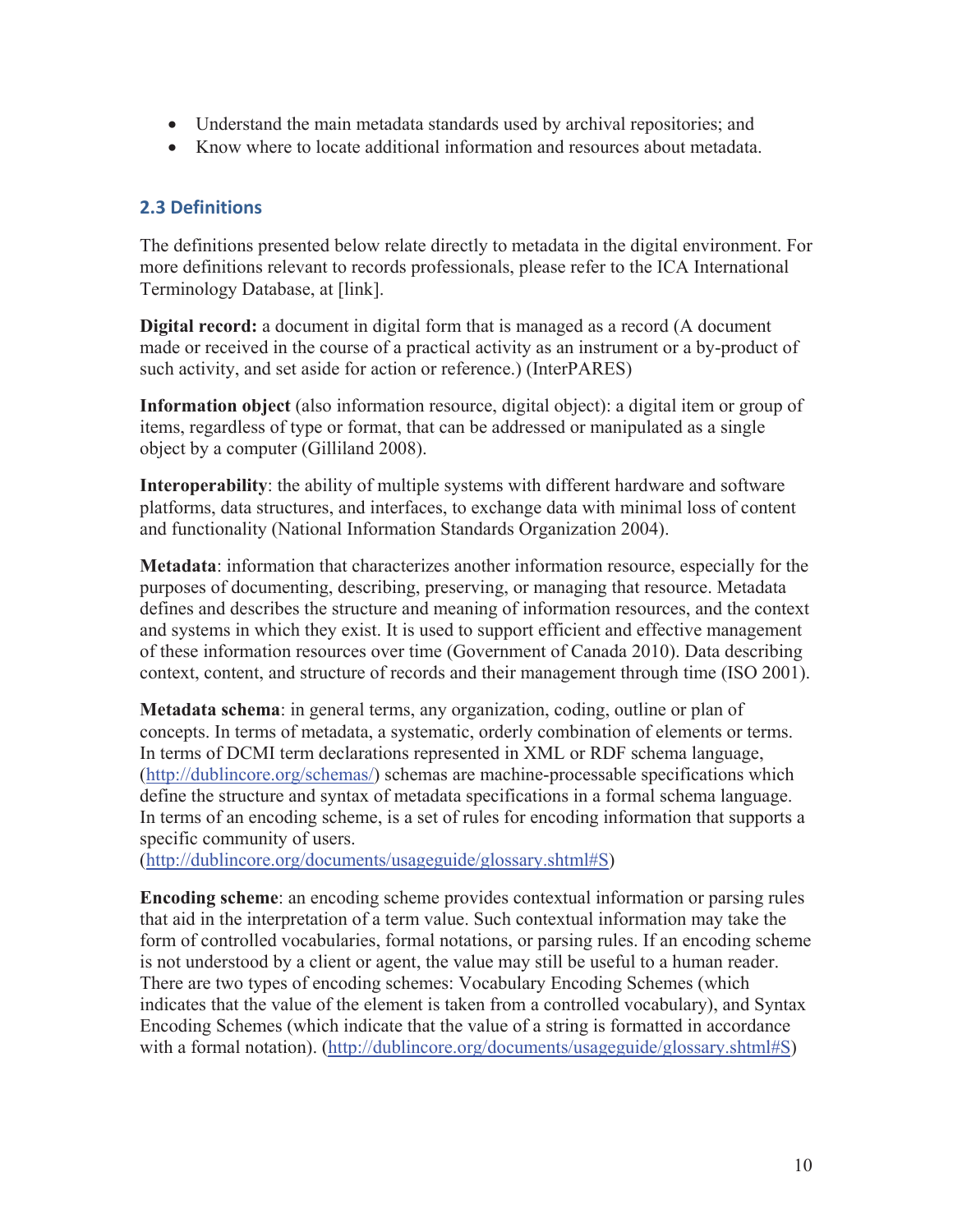## **3 Metadata unpacked**

Digital communications technologies are ubiquitous in today's networked world. The power of networks is driving knowledge sharing, and the value of networked communication depends on our ability to link, access, manage, preserve, and share information resources. Metadata provides the means to accomplish these tasks over the life cycle of information resources. Metadata is of fundamental importance to information exchange, retrieval, and understandability, and is essential to our ability to manage and preserve the resources it describes. However, it is only as powerful as its capacity to be read and understood across communication boundaries, whether technical or human. Technical boundaries to communication include software and hardware incompatibility, obsolescence or issues of backwards compatibility; human communication barriers include language, vocabulary, and dialect. Regardless of the purpose of metadata for a particular object or set of objects, interoperability is critical. This depends on systematic knowledge representation, structured according to agreed standards.

Any information that is created and kept as a representation of another object or facet of that object may be considered metadata. Examples include the information about archival holdings contained in finding aids, inventories, and archival descriptions, bibliographic information relating to published materials, inventories and registers of business records, and catalogues of artistic works. The described objects may be physical or virtual, and the metadata itself may be human- or machine-readable. The word 'metadata,' however, came into common parlance in the mid-1990s in the communities involved in data management and systems design in general, and the management and sharing of geospacial data in particular. It referred to a suite of industry and domain-specific standards and documentation necessary for identification, representation, interoperability, technical management, performance, and use of data in information systems (Gilliland 2008).

Cultural heritage information professionals – those who work in archives, libraries, and museums – have always used metadata to effect intellectual and physical or technical control over digital objects in their custody or control. Cultural heritage professionals typically manage resources that are no longer used by their creator and have been transferred to their custody and care for continued access, long term management, and preservation. Finding aids, file lists, inventories, catalogue records, thesauri, union lists, are all examples of metadata describing context, content, and structure of digital (and non-digital) resources. Each domain tailors metadata element sets for purposes specific to its requirements.

Library metadata functions primarily as a tool for physical and intellectual access to bibliographic materials. Realized in indexes and cataloguing records, library metadata has been systematically and cooperatively created and shared since the 1960s. *Examples: cataloguing content standards AARC2 and RDA, and transmission standard MARC21.*

Archival and museum metadata facilitates management of and access to holdings by providing structured information that documents contents, tracks rights information, aids resources discovery, establishes relationships and context, and supports preservation. It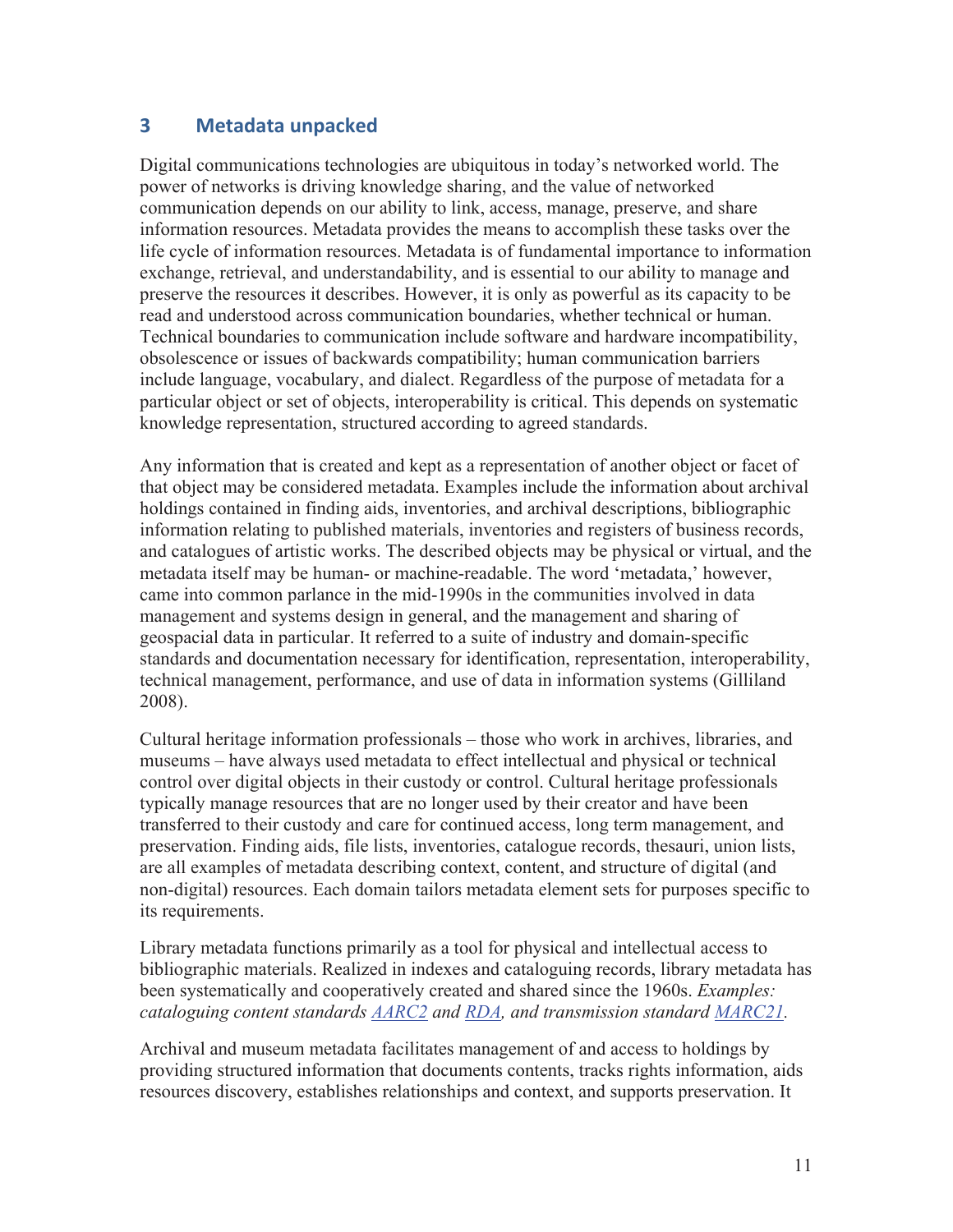traditionally has been created to identify and preserve the evidential value of individual and aggregated resources through detailed description. This metadata documents the contexts and inter-relationships of the resources, facilitating authentication and assisting researchers in interpretation and analysis of the material. Standards for archival description have been developed to facilitate sharing and gain intellectual control over holdings. Standards-compliant descriptions, realized in part through metadata, provide specific, structured information. *Examples of metadata standards for archival description: EAD, RAD, DACS.* Museum metadata standards exist for documentation of humanities collections, art, architecture, and other visual and audio resources, ethnographic and archaeological collections, and natural science collections. *Examples of metadata standards for collections: VRA Core 4.0, DOCAM, Darwin Core.* 

Records professionals working with current records also use metadata. Governments, businesses and other records creators rely on metadata as part of their recordkeeping requirements to manage, access, and use their records. Recordkeeping metadata is added at creation and throughout the period of active use of records, enabling implementation of statutory mandates through metadata that addresses all aspects of records management including location and retrieval, access restrictions, retention and disposition*. Example: Minnesota Recordkeeping Metadata Standard, 2003,* at http://www.mnhs.org/preserve/records/docs\_pdfs/mnrkms\_2003.pdf.

There are also standards for managing specific digital media formats, for managing and protecting intellectual property rights, for digital preservation, for educational resources, for managing and sharing research data sets, among other special purpose metadata standards. These and other standards are described in Section 3.

## **3.1 Purposes of metadata**

The most common purpose for metadata is to help locate and provide access to a resource (resource discovery). However, metadata can serve any purpose for which information about an object is required. Metadata elements can be added, harvested, or otherwise captured that identify an object, provide information on provenance, usage and access rights, trace the history of how the object was created, provide information about how it has been and is to be managed, requirements for its preservation, and how it is related to other resources.

Metadata is classified or categorized according to the purpose it is intended to accomplish (Caplan 2009). The categories are not mutually exclusive, and metadata elements frequently fit into more than one. Common usage identifies the following categories:

- *Descriptive metadata* data elements or properties that identify a digital resource and are used to find and interpret the resource.
- *Administrative metadata* data elements or properties used to manage the resource. Administrative metadata may include:
	- o *Technical metadata* data elements or properties that provide information about the technical context of the resource,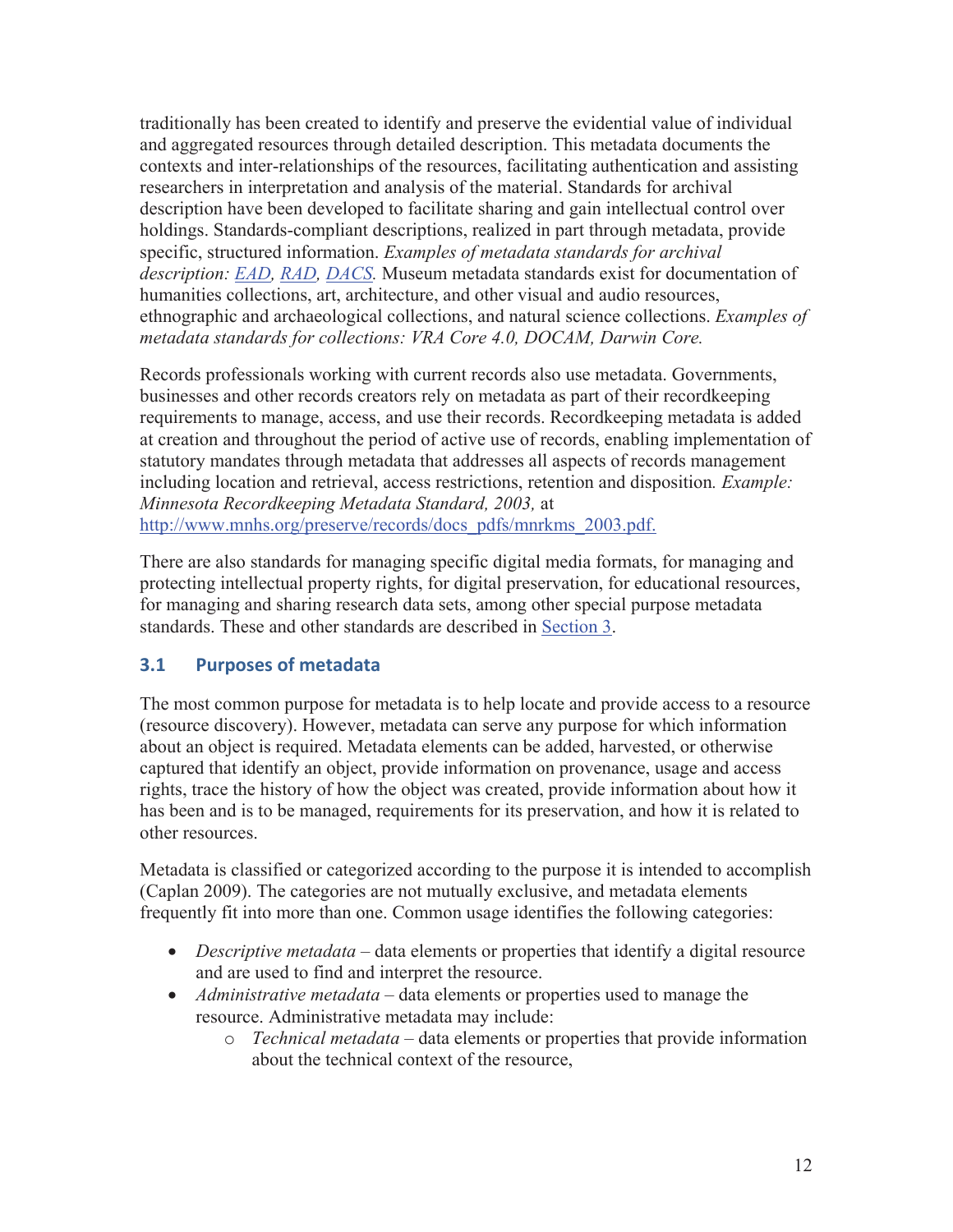- o *Rights metadata* data elements or properties describing rights and obligations adhering to the digital resource such as ownership, copyright or other intellectual property rights, usage and security restrictions,
- o *Preservation metadata* data elements or properties describing requirements for preserving the resource over time and across technological change. (Note: Preservation metadata may also be considered a separate category of metadata – e.g., PREMIS preservation metadata – see annotations below.)
- *Structural metadata* data elements or properties that document the structural relationships between or within digital resources, for example the file structure within which a digital resource resides, or the linkage between pages in a website. Structural metadata supports proper display and use of complex objects.

These categories of metadata derive from the creation, maintenance, and preservation of resources. Another category may be identified based on the use of resources, either from analytics, or user-generated content.

• *Use metadata* - data elements or properties collected about or from the users of the resource (e.g., social tags, access logs, user search logs)

## **3.2 Key concepts**

The focus of this module is metadata that is *structured* information, digitally created, captured, managed and preserved, regardless of the medium of the resource(s) it describes. Structure relies on syntax and vocabularies, expressed through abstract models, and realized in metadata standards, schemas, and application profiles. A metadata syntax is a set of rules governing the form and structure of metadata elements. It allows metadata to be exchanged and understood. Metadata vocabularies are sets of terms chosen to represent metadata elements and values.

**Example**: The Dublin Core Metadata Element Set is a vocabulary of fifteen properties used for resource description. Two of the **elements** are "creator," defined as "An entity primarily responsible for making the resource," and "date," defined as "A point or period of time associated with an event in the lifecycle of the resource." (www.dublincore.org/documents/dces/). Examples of **values** might be "John Smith" and "January 1, 2012."

The following sections provide an overview of these concepts, and introduce some of the better known metadata standards and resources.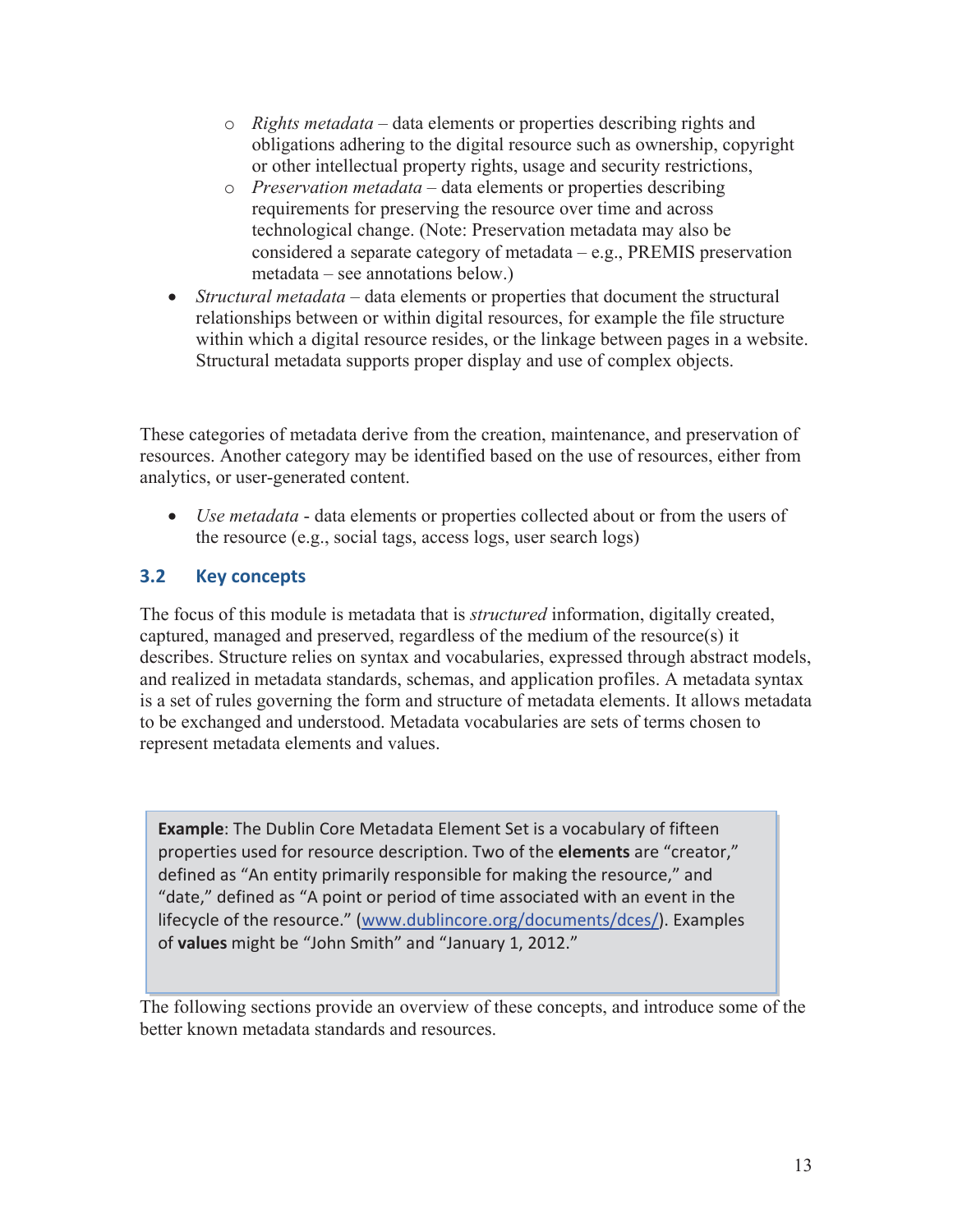### **3.3 How is metadata created**

Metadata can be added to an information resource in one of two ways: 1) automatically, by the different levels of technology that interact in its creation, and 2) manually, by the creator, custodian, or user of the information resource.

As digital information resources are created, managed, and transmitted across space, time, and technology, they accrue information – metadata – applied by the software, middleware and hardware through which they are created and manipulated. Often not immediately visible to the user, this intrinsic metadata is generally technical in nature, e.g., file path, file format extensions, resolution, bit-depth, frame-rate. It may also identify the resource – for example, e-mail header and routing information.

Metadata may also be created and added to or associated with a resource by human beings. This metadata is the most difficult and expensive to create, but may be the most important for purposes of resource discovery and sharing, management, use, and preservation.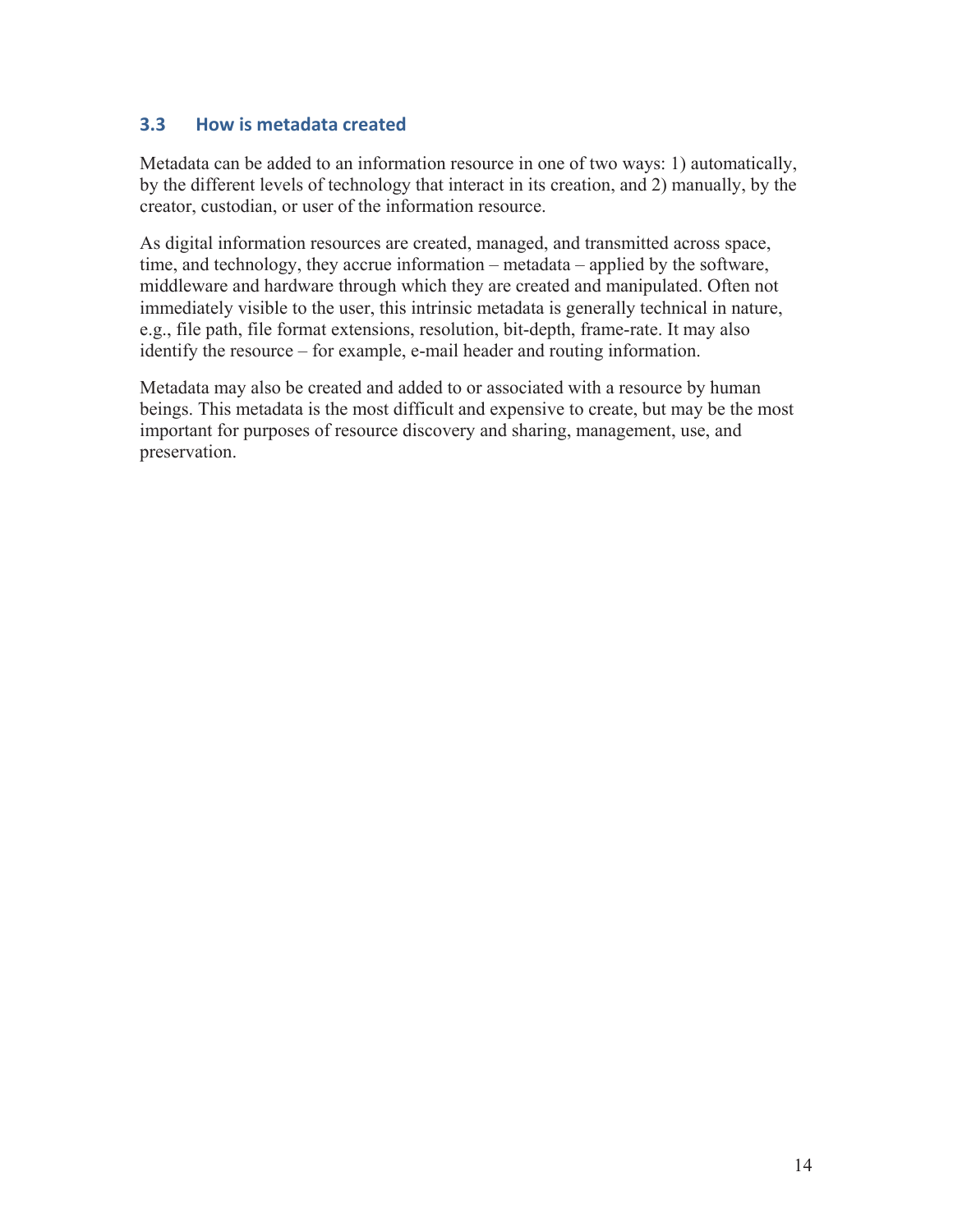|                 | Metadata                   |                                                                    |  |  |  |  |
|-----------------|----------------------------|--------------------------------------------------------------------|--|--|--|--|
|                 | <b>IPTC Contact</b>        |                                                                    |  |  |  |  |
| ۸               | Creator:                   |                                                                    |  |  |  |  |
| E               | Job Title:                 |                                                                    |  |  |  |  |
| Е               | Address:                   |                                                                    |  |  |  |  |
| Е               | City:                      |                                                                    |  |  |  |  |
| □               | State/Province:            |                                                                    |  |  |  |  |
| □               | <b>Postal Code:</b>        |                                                                    |  |  |  |  |
| Ē               | Country:                   |                                                                    |  |  |  |  |
| Ξ               | Phone:                     |                                                                    |  |  |  |  |
| $\triangledown$ | Email:                     | <b>Clear Values</b>                                                |  |  |  |  |
|                 | Website:                   |                                                                    |  |  |  |  |
|                 | <b>IPTC Content</b>        |                                                                    |  |  |  |  |
|                 | Headline:                  |                                                                    |  |  |  |  |
| ☑               | Caption:                   |                                                                    |  |  |  |  |
|                 |                            |                                                                    |  |  |  |  |
| V               | Keywords:                  |                                                                    |  |  |  |  |
| Ξ               | <b>IPTC Subject Code:</b>  |                                                                    |  |  |  |  |
| г               | <b>Caption Writer:</b>     |                                                                    |  |  |  |  |
|                 | <b>IPTC Image</b>          |                                                                    |  |  |  |  |
| ☑               |                            | $\left(\frac{1}{r}\right)$<br>Date Created: 2012-05-02 12:00:00 AM |  |  |  |  |
| П               | <b>Intellectual Genre:</b> |                                                                    |  |  |  |  |
| Г               | <b>IPTC Scene:</b>         |                                                                    |  |  |  |  |
| Г               | Location:                  |                                                                    |  |  |  |  |
| ☑               | City:                      |                                                                    |  |  |  |  |
| ☑               | State/Province:            |                                                                    |  |  |  |  |
| ⊽               | Country:                   |                                                                    |  |  |  |  |
|                 | <b>ISO Country Code:</b>   |                                                                    |  |  |  |  |
|                 | <b>IPTC Status</b>         |                                                                    |  |  |  |  |
|                 | Title:                     |                                                                    |  |  |  |  |
| E               | Job Identifier:            |                                                                    |  |  |  |  |
| E               | Instructions:              |                                                                    |  |  |  |  |
| E               | Provider:                  |                                                                    |  |  |  |  |
|                 | Source:                    |                                                                    |  |  |  |  |
| ⊽               | Copyright:                 |                                                                    |  |  |  |  |

**Figure 1: Metadata capture** 

Metadata may be added at any level of aggregation, from the level of individual components of digital objects, to an individual item, to a file, series, or fonds. This may be accomplished in several different ways:

- 1. Separate metadata records may be created to describe individual 'things' (collection, item, part of an item) and then links made within the metadata record to related files and metadata records – e.g., Dublin Core schema;
- 2. Complex, multi-level metadata schemas may be created capable of describing different levels within a single metadata record – e.g., SEPIADES schema;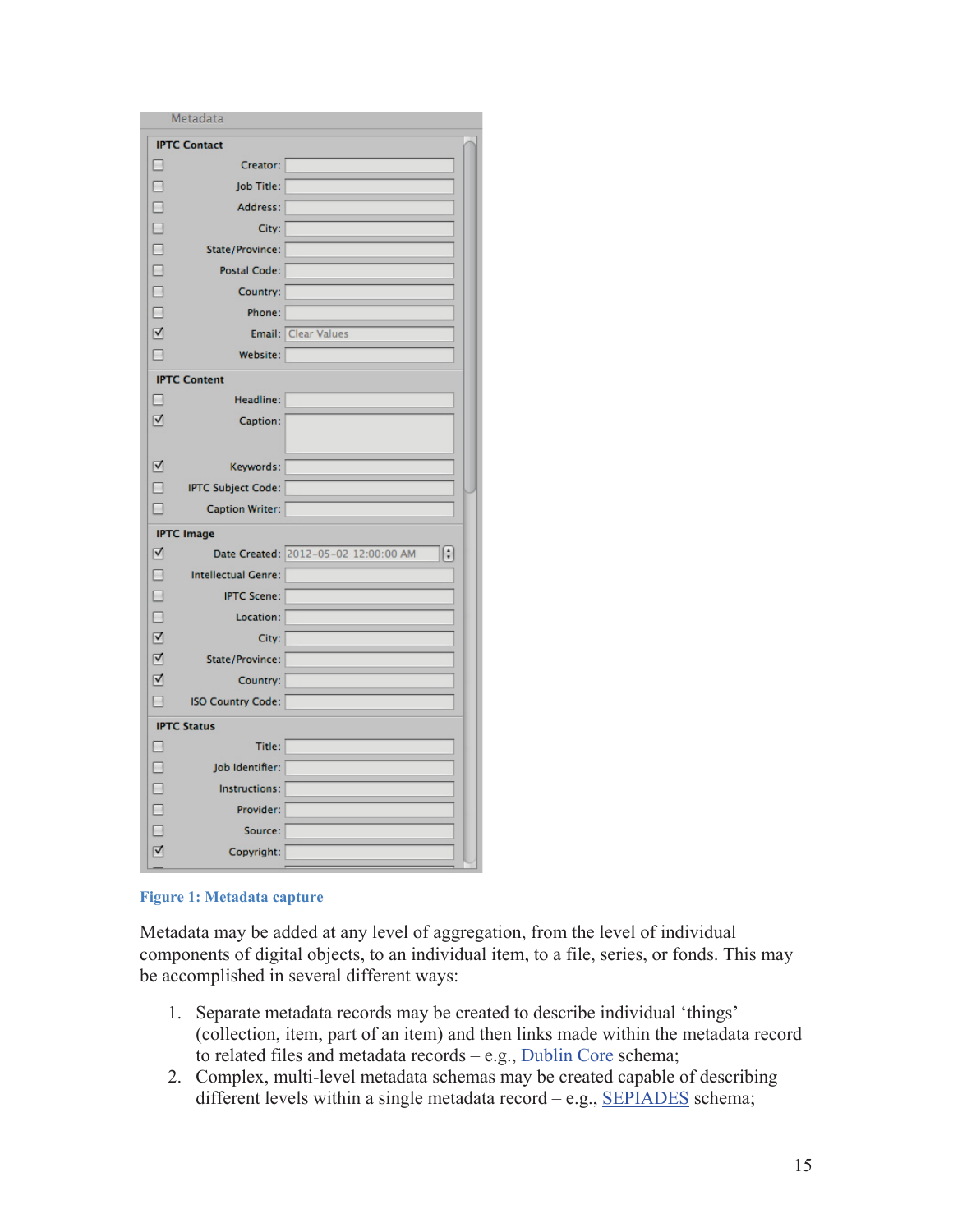3. Different kinds of metadata may be used to describe the various levels of a complex resource and then linked using special metadata schemas that are intended to structure and coordinate other metadata – e.g., METS schema.

#### **3.4 Where is metadata kept**

- 1. Embedded within a digital file;
- 2. Within a database (digital asset management system);
- 3. In a separate XML-encoded file;
- 4. A combination of these methods.

| $\approx$ IMG_0741.jpg Info                                                    |               |
|--------------------------------------------------------------------------------|---------------|
| <b>IMG 0741.jpg</b><br>Modified: Thursday, 23 December, 2010 1:37 PM           | <b>150 KB</b> |
| <b>Spotlight Comments:</b>                                                     |               |
|                                                                                |               |
| Ceneral:                                                                       |               |
| Kind: JPEG image                                                               |               |
| Size: 150,209 bytes (152 KB on disk)                                           |               |
| Where: /Users/corinne/Pictures<br>Created: Thursday, 23 December, 2010 1:37 PM |               |
| Modified: Thursday, 23 December, 2010 1:37 PM                                  |               |
| Label: $x$<br>0.12.02.0                                                        |               |
|                                                                                |               |
| <b>Stationery pad</b>                                                          |               |
| Locked                                                                         |               |
| More Info:                                                                     |               |
| Dimensions: $480 \times 640$                                                   |               |
| Device make: Canon                                                             |               |
| Device model: Canon PowerShot G10                                              |               |
| Color space: RGB                                                               |               |
| Color profile: sRGB IEC61966-2.1                                               |               |
| Focal length: 13.761                                                           |               |
| Alpha channel: No<br>Red eve: No                                               |               |
| F number: 3.5                                                                  |               |
| Exposure time: 1/4                                                             |               |
| Name & Extension:                                                              |               |
| <b>IMG 0741.jpg</b>                                                            |               |
| <b>Hide extension</b>                                                          |               |
| ▼ Open with:                                                                   |               |
| <b>At Preview</b>                                                              | ÷             |
| Use this application to open all documents like this one.                      |               |
| Change All                                                                     |               |
|                                                                                |               |

Metadata embedded within a digital file is usually technical metadata applied by the software or system in which the file is created and managed. The file extension, indication of software version, digital camera information including make and model and exposure information, and activity logs that track access or edits to a resource are all examples of this type of metadata. This implicit metadata is held within the file or embedded within the resource.

A digital asset management system may store information about resources in a database, creating an index of described resources through linked metadata. The database may be queried to search for information about the resources or to locate the resources themselves.

**Figure 2: Embedded metadata** 

#### **3.5 When is metadata added**

Metadata may be generated or added to a resource (or component, or collection of resources) at the moment of creation, or at any other time throughout the life cycle of the resource. When and what metadata to add to a resource will depend on the purpose of the metadata and the intention of the person or system adding it. Metadata may be added for resource discovery (e.g., Dublin Core), for preservation (e.g., PREMIS), or by a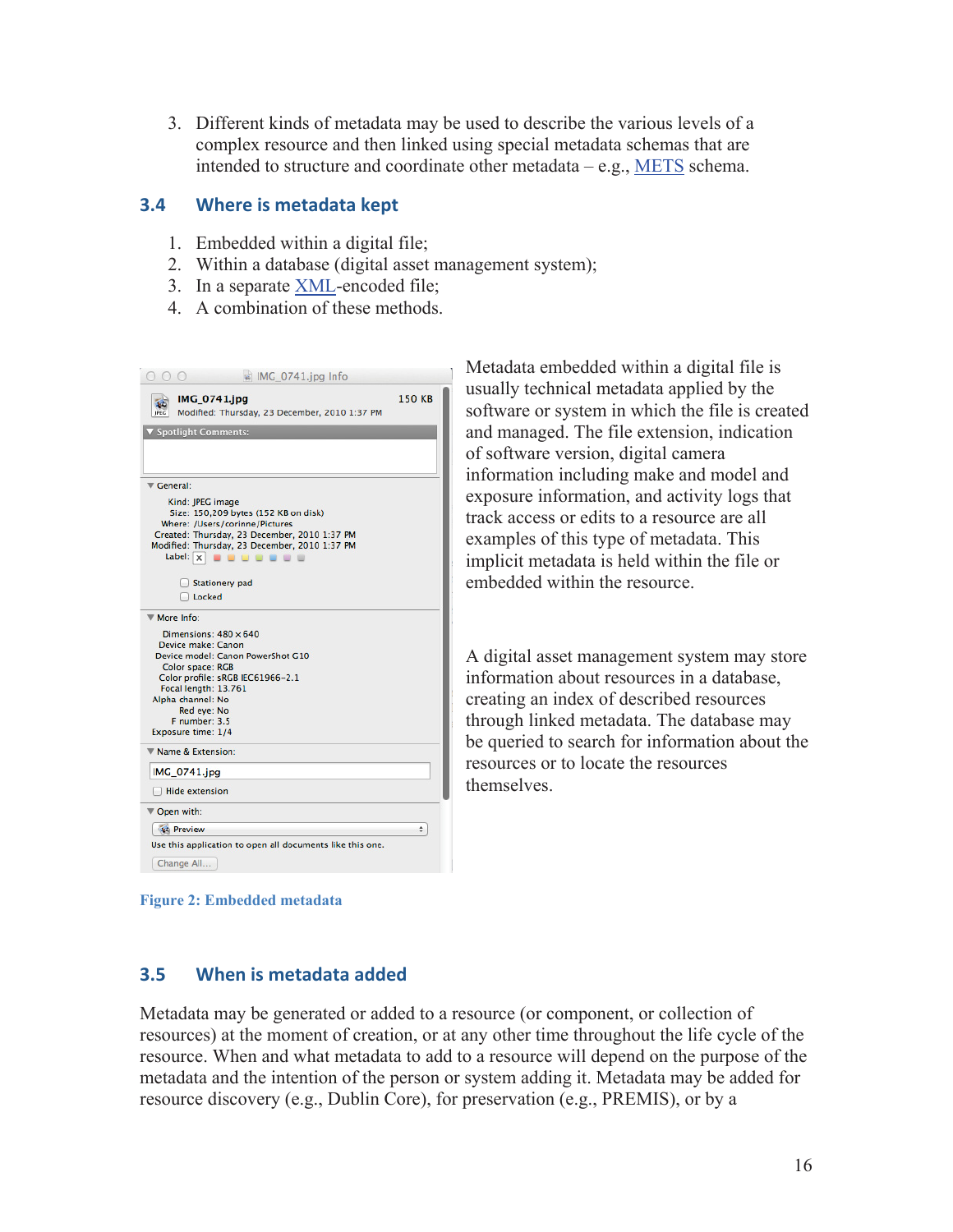community of practice in order to share information across institutions (e.g., Darwin Core, which facilitates sharing of biodiversity datasets).

Archival metadata – that is, metadata for the purpose of archival description – is the source of much current discussion among archivists. Archivists prepare archival descriptions that offer a hierarchical cascade of metadata, moving from the general to the specific, that identifies and describes resources and their contexts to facilitate their access, use, and management. The traditional view of archival description holds that it is an activity undertaken at the time of transfer of resources from the creator, when the purpose for which they were created is finished, to a trusted custodian, who will keep them for evidential, historical, and research purposes.

Traditional archival description moves from the general to the specific in a "top down" approach to records. Starting with the fonds, or the highest level of aggregation, description establishes the context within which records are situated. Traditional description is retrospective, conducted by an archivist entrusted with the records of a creator when that creator no longer needs them. Standardsbased description, conducted by a trusted preserver, establishes "grounds for presuming

*The Canadian Rules for Archival Description (RAD) 2008 provide a standardized system of rules for archival and archival at a red description grounded in fundamental archival theory and traditional Canadian practice. The guiding principles of RAD are: 1) Archival description should be undertaken with attention to requirements for use, 2) The description of all archival material (e.g., fonds, series, collections and discrete items) should be integrated and proceed from a common set of rules, 3)* Respect des fonds *is the basis of archival arrangement and description, 4) Creators of archival material must be described, and 5) Description reflects arrangement (i.e., levels of description are determined by levels of arrangement).* 

the authenticity of the material by documenting its chain of custody, arrangement, and circumstances of creation and use" (Bureau of Canadian Archivists Planning Committee on Descriptive Standards 2008). This is a key part of establishing grounds for presuming records' authenticity and maintaining their evidential value.

Criticisms of traditional description undertaken "at the terminal stages of the life cycle" with respect to digital records focus on two problems: 1) the enormous backlogs that develop when large aggregations of records are transferred from the creator to archival custody, and 2) the limited ability to capture crucial contextual and structural information throughout the lifecycle that is essential to understand the *fonds.* The solution proposed by these critics is to introduce early in the life cycle of the records a metadata systems strategy for describing and managing digital information (Wallace 1995). These criticisms are countered with the observation that post-hoc description will fail only if the records have been poorly managed in the first place – effective archival description is the consequence of effective records management (MacNeil 1995).

Records managers configure recordkeeping systems to record information about individual records as they participate in transactions, preserving descriptive information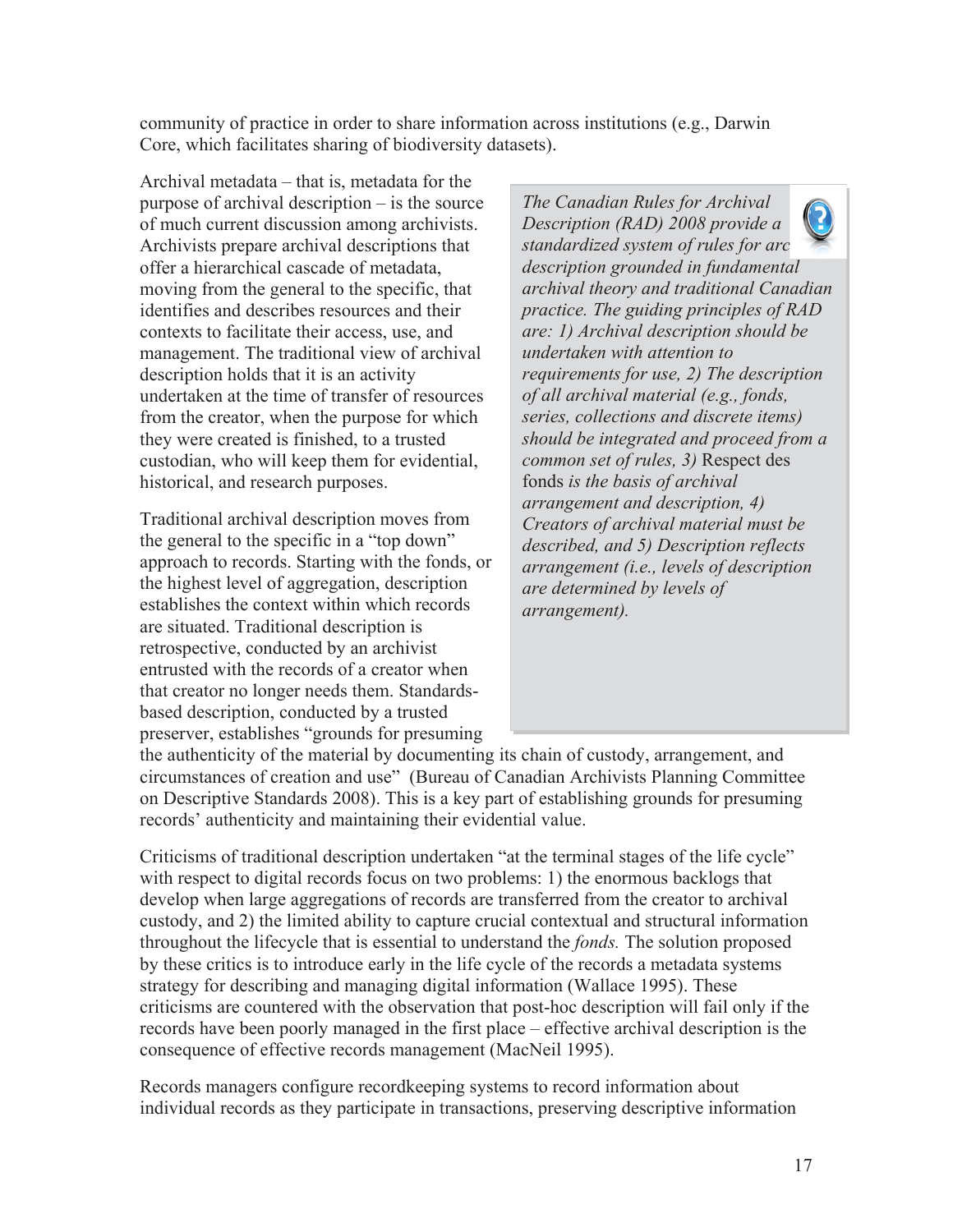that begins at the item level. Archivists are beginning to exploit the use of item-level metadata for digitized objects so that users can navigate from the "bottom up" (Gilliland 2008). This focuses attention on metadata at the item level. However, this does not replace traditional archival description. Complete metadata is necessary from the moment of records' creation in order to identify, authenticate, and track records; it is a critical resource to facilitate archival description and much of the metadata accumulated throughout the life cycle may become part of the archival description, but is not, nor should it be considered, a replacement for description.

#### **3.6 Structure and standards**

For metadata to achieve its potential as a tool in creating, managing, retrieving and using information resources, it must be systematic and structured. Furthermore, for metadata to function in locating and sharing resources across multiple systems with different hardware and software platforms, data structures, and interfaces, its structure must be standardized. Thus an important reason for metadata to be structured and standardized is for interoperability.

Metadata consists of *elements*, also referred to as *fields*, *properties*, or *tags*, depending on the context and the user community. Attributes or characteristics of digital objects are identified by the creator or domain of practice as important for a particular purpose. They are then captured and represented by metadata elements. These elements can then be searched and analyzed in the course of accessing and managing the resource. The collection of all elements established by an organization or user community is referred to as the *element set, metadata scheme or schema,* or *structure standard.*

Structure standards ensure consistency and enable searching and data sharing across a domain of practice. Structure standards exist for many purposes, such as the Australian Recordkeeping Metadata Schema, which allows for standardized information that identifies, authenticates, describes, manages, and makes accessible records that document social and organizational activity and the business contexts in which the records are created, managed, and used, and the VRA Core, used to describe works of visual culture and the images that document them, and MPEG: Moving Picture Experts Group, for coded representation of digital audio and video and related data. Hierarchical standards such as EAD: Encoded Archival Description allow for context as well as content to be described.

Each element is populated by values. For example, an element, "Date", may have the value, "January 1, 2000". Values may be expressed as free text strings, but more often the values are themselves structured and controlled according to *content standards* established by the creator or domain of practice. Values may be structured through rules of syntax, for example, the value "January 1, 2000" may be recorded as 2000/01/01. Another way in which values are structured is through finite lists provided by the creator or domain of practice to represent value choices for a given element, represented in instruments such as controlled vocabularies, thesauri, taxonomies, ontologies, authority lists, and naming conventions. Consistent use of value domains and content rules is another way to support interoperability within and across systems. *Examples include ISO 3166 Country Codes and DCMI Type Vocabulary.*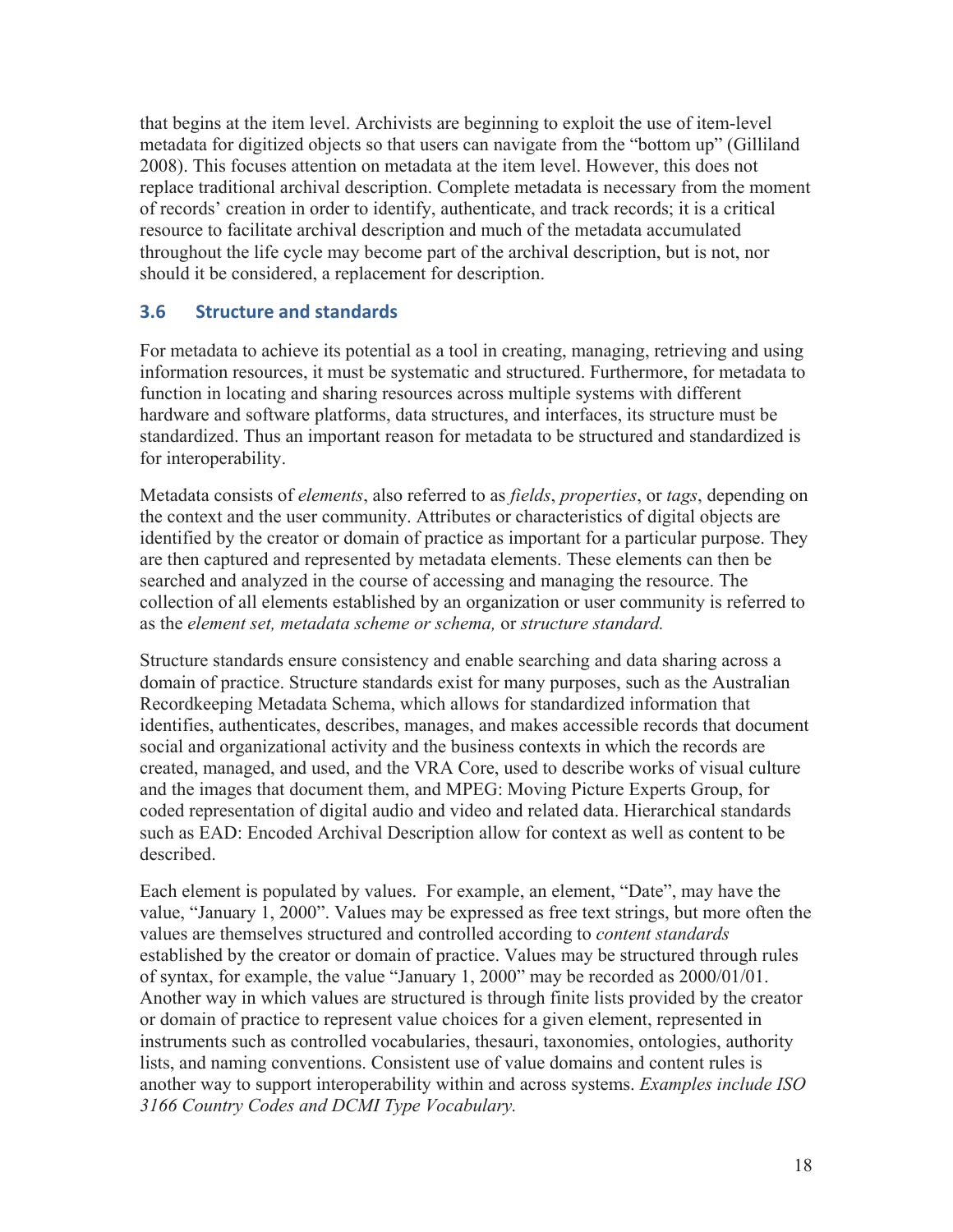Metadata mark-up and packaging standards ensure that metadata is machine-readable to enable automated searching, and that objects and their metadata linked and are bound together in standardized ways. *Examples include XML: Extensible Markup Language, METS: Metadata Encoding & Transmission Standard, and OAI: Open Archives Initiative.* 

## **3.7 Interoperability – Dublin Core Metadata Initiative**

A key strength of metadata standards depends on their ability to work together. In the digital environment, interoperability is a core functional requirement of metadata standards. Interoperability has been defined as "the ability of different types of computers, networks, operating systems, and applications to work together effectively, without prior communication, in order to exchange information in a useful and meaningful manner" (Woodley 2005). Interoperability requires conventions about semantics, or the meaning of elements, structure, whether human- or machine-readable, and syntax, the rules that govern both. For users of digital resources greater interoperability positively affects resource discovery and metadata re-use. For creators of digital resources, interoperability enhances capacity for distribution of materials.

The Dublin Core Metadata Initiative (DCMI) is an organization "dedicated to fostering the widespread adoption of interoperable metadata standards and promoting the development of specialized metadata vocabularies for describing resources to enable more intelligent resource discovery systems" (Woodley 2005). The Dublin Core Metadata Element Set consists of fifteen core metadata elements for simple and generic resource discovery, and is a standard for cross-domain resource description. It was ratified as an ANSI/NISO standard (Z39.85-2007) and IETF RFC 5013 in 2007, and as an ISO standard (ISO 15836:2009) in 2009.

The worldwide Dublin Core community engages in open consensus building in order to create metadata standards that are neutral with respect to purpose and technology, and have a cross-disciplinary focus. Four levels of interoperability are recognized:

Level 1: shared natural language (term) definitions, generally limited to a particular application environment, for example a library system or repository federation.

Level 2: formal semantic interoperability, which allows metadata to be freely exchanged across metadata-using applications.

Level 3: description set syntactic interoperability, in which applications share an abstract syntax for validatable metadata records.

Level 4: description set profile interoperability, in which the abstract syntax is further controlled by common constraints and shared vocabularies.

These four levels can be represented by the following diagram (http://dublincore.org/metadata-basics/):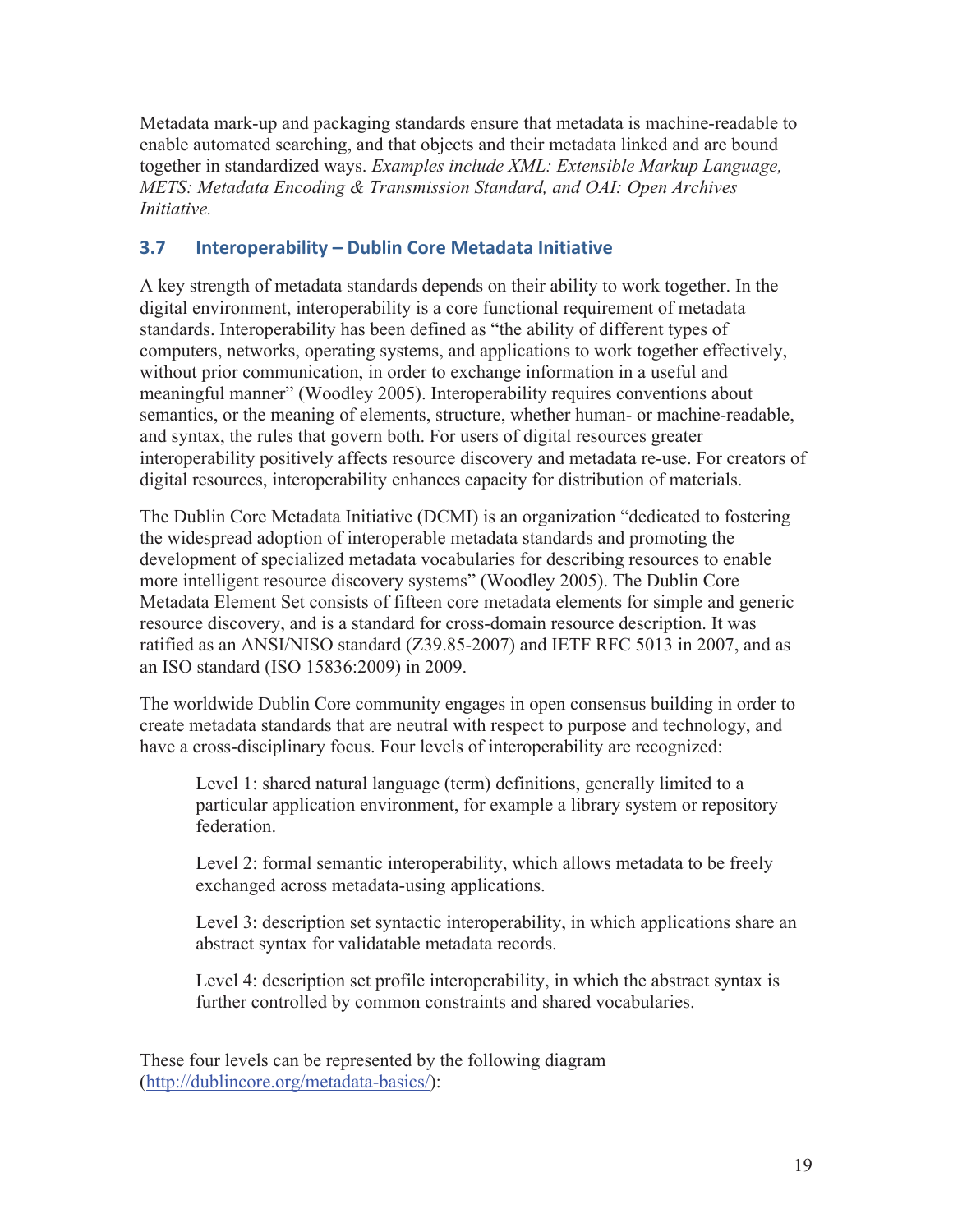| 4. Description Set Profile Interoperability                                                         | Syntactic $+$    |
|-----------------------------------------------------------------------------------------------------|------------------|
| Shared formal vocabularies and constraints in records                                               | semantic         |
| 3. Description Set syntactic interoperability<br>shared formal vocabularies in exchangeable records | <b>Syntactic</b> |
| 2. Formal semantic interoperability                                                                 | Semantic         |
| Shared vocabularies based on formal semantics                                                       | (formal)         |
| 1. Shared term definitions<br>Shared vocabularies defined in natural language                       | Semantic         |

**Figure 3: Levels of metadata** 

Interoperability can also be viewed as synchronic, diachronic, and intentional (Tennis et al, 2010). **Synchronic interoperability** is interoperability at one point in time. This is the ability of one application or system to communicate and work with another. For example, one recordkeeping system may capture distinct names of agents acting on a record: author, writer, originator, while another recordkeeping system does not capture that distinction.





Applications and systems that are interoperable at one point in time also need to communicate over time regardless of updates to each. This ability to remain interoperable over time is **diachronic interoperability**.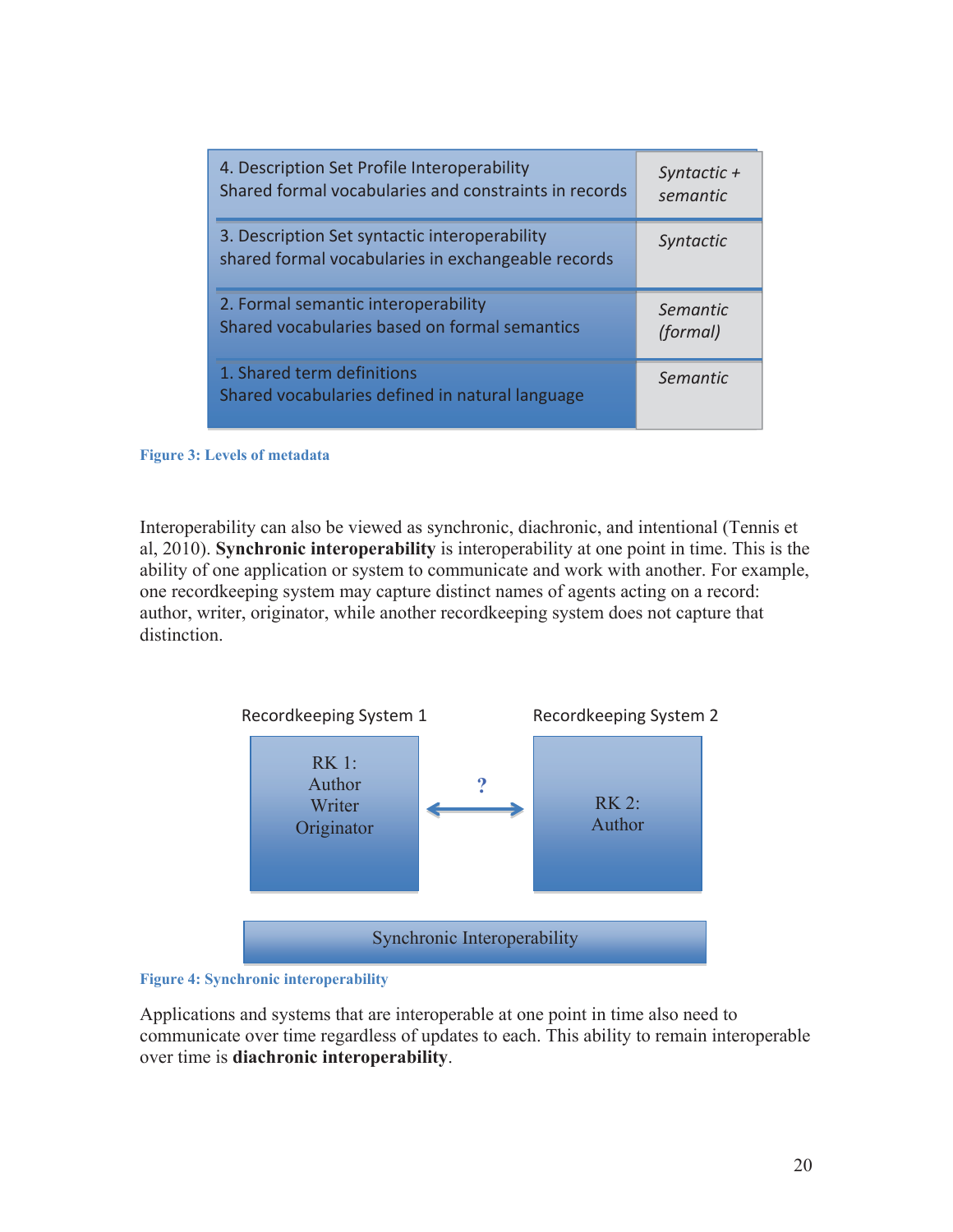



Because one of the strengths of metadata is its capacity to allow information about resources to be shared, and because metadata is expensive and labour intensive to create and manage, accepted generic metadata standards (or portions of the standards), like Dublin Core, are often adopted, customized, and combined with other accepted standards (or portions) to serve a specific purpose of a user community or domain of practice. **Intentional interoperability** aligns the purpose between pre-existing element sets, resulting in an application profile (see below) that, when published with documentation that clearly states its purpose and functional requirements, may then be adopted by other members of the user community to address common functional requirements.

## **3.8 Application profiles**

Intentional interoperability is realized through metadata element sets created specifically to address a particular purpose or set of functional requirements. These metadata sets, or **application profiles**, promote the sharing and linking of data within and between user communities.

DCMI has developed a framework for designing Dublin Core Application Profiles (DCAP) which define metadata records that meet specific application needs while providing semantic interoperability with other applications on the basis of globally defined vocabularies and models (http://dublincore.org/documents/profiles-guidelines/). Metadata application profiles describe a set of guidelines, description rules, and constraints used in creating a specific set of metadata records. They provide high level syntactic or structural interoperability. The semantics of the terms used in an application profiles relate to their definitions, and are therefore independent of the application profile. Semantic interoperability therefore works across application profiles.

Application profiles developed in compliance with this framework (called the Singapore Framework from the location of the meeting in 2007 at which the Framework was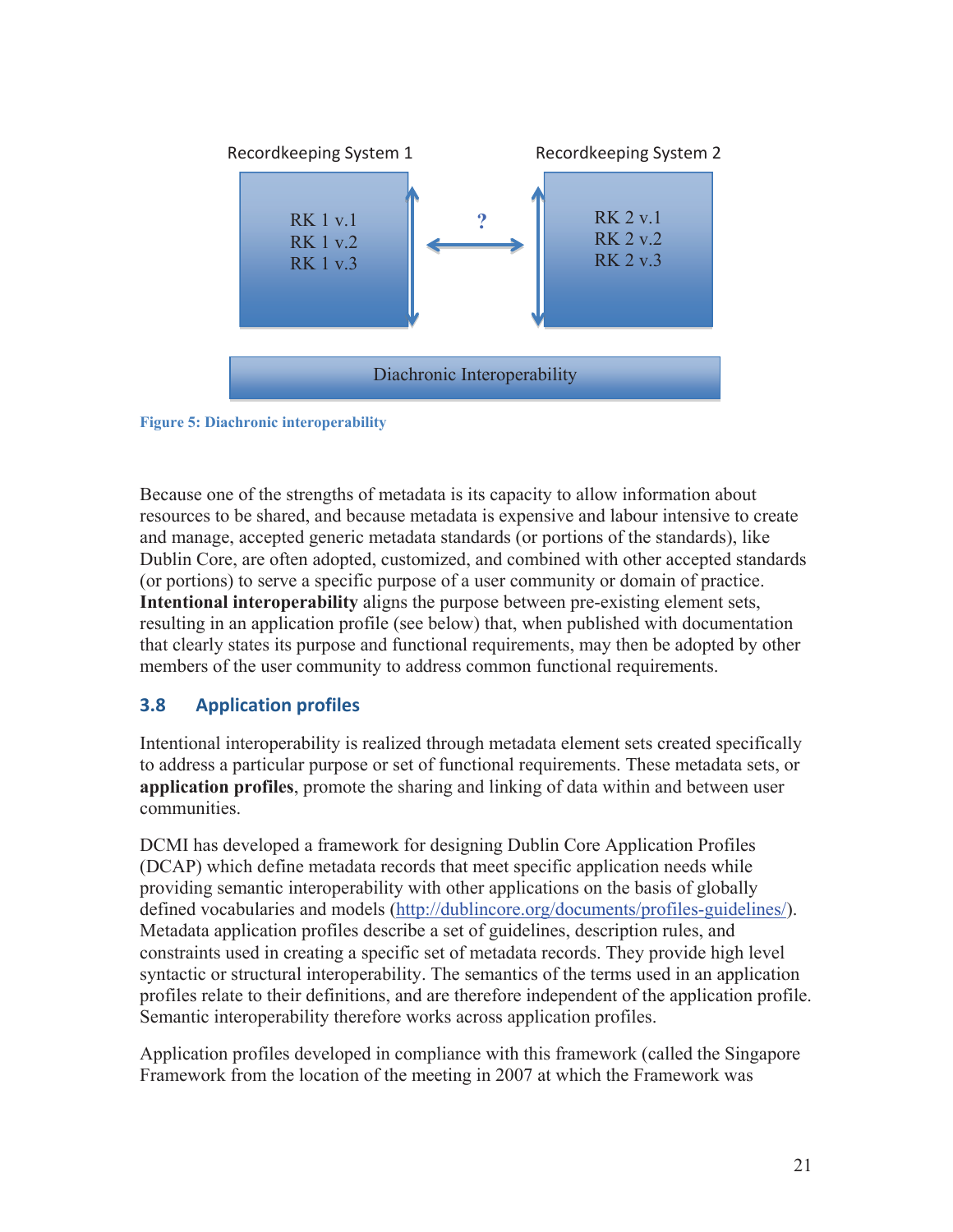adopted) are packets of documentation consisting of three mandatory and two optional components:

- 1. Functional requirements (mandatory): describe the purpose the metadata will serve the community;
- 2. Domain model (mandatory): represents the resources being described and their relationships;
- 3. Description Set Profile (DSP) (mandatory): lists the metadata elements that will be used;
- 4. Usage guidelines (optional): outlines the rules for applying and using the metadata elements; and
- 5. Encoding syntax guidelines (optional): defines how the metadata will be encoded



(from http://dublincore.org/documents/singapore-framework/)

#### **Figure 6: Application profile – Singapore Framework**

**Functional requirements** describe the purpose the metadata is to fulfill. Clearly articulating the functional requirements allows you to identify what information must be captured. Once the metadata elements have been determined, they can be validated against the functional requirements for internal consistency and completeness.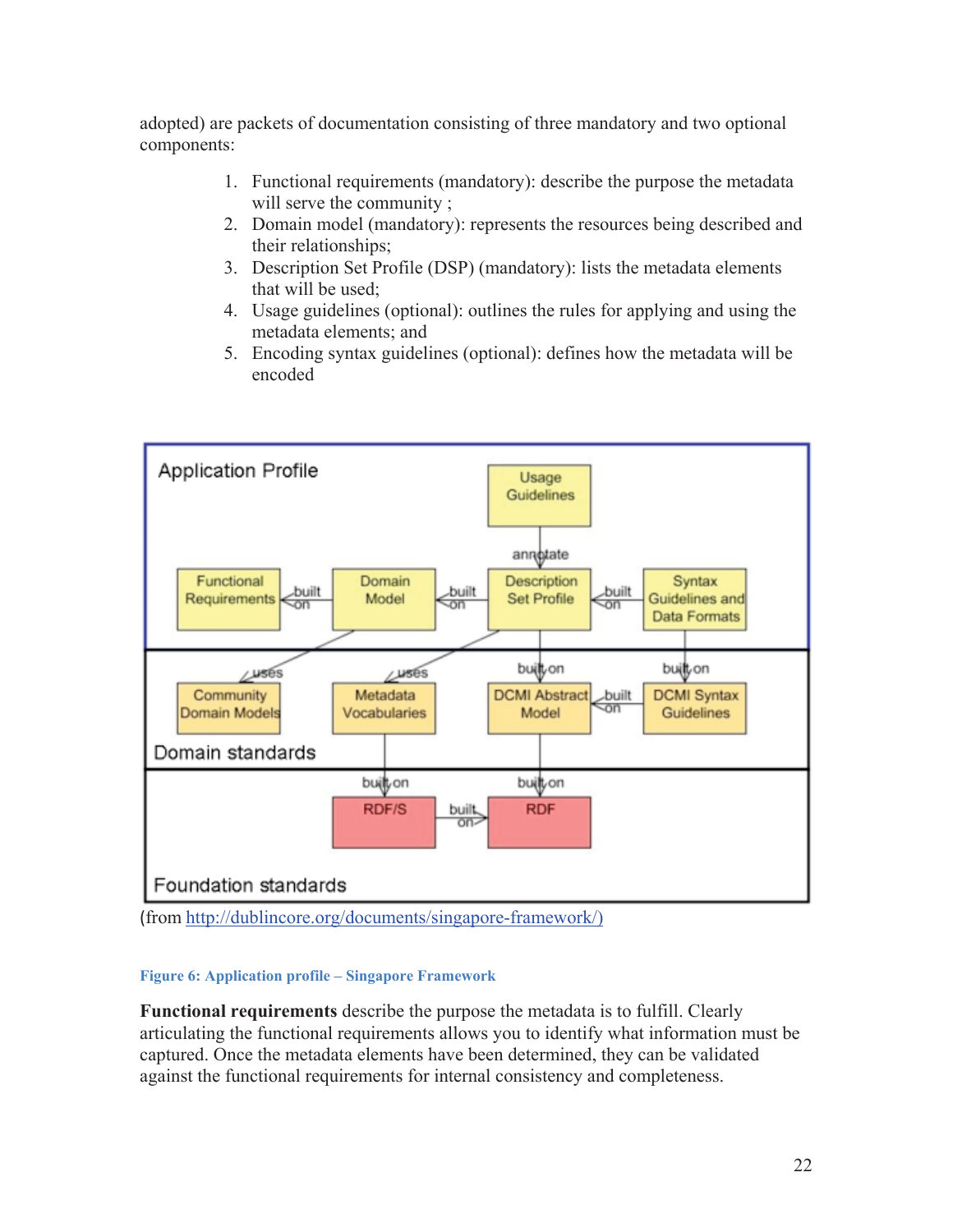Determining the functional requirements of your metadata may involve input from community stakeholders, records professionals, and system designers.

Statement of the functional requirements should address the following questions (this is not an exhaustive list – questions to ask will be context-specific):

- What is the primary purpose of this metadata?
- What will this application profile provide that cannot be found in other metadata standards?
- What other metadata standards will contribute to this profile?
- $\bullet$  How will this metadata be used?
- $\bullet$  Who will use this metadata?

#### *InterPARES 3 General Study – Developing an Application Profile for Record Authenticity*

*The International Research on Permanent Authentic Records in Electronic Systems (InterPARES) 3 approached the problem of implementing the findings of InterPARES 1 and 2 in small and medium-sized institutions to facilitate the creation, maintenance and preservation of digital records that could be trusted as authentic and reliable over time. Digital records are the lasting traces of actions and transactions, and their evidentiary capacity depends on their authenticity, reliability and accuracy, established at creation, and maintained and preserved over time and across technological change. Foundational findings of InterPARES 1 identified the elements of a record's identity and integrity that were required for the presumption of authenticity. While much research has focused on functional and design requirements for metadata to facilitate access and preservation, little work has explicitly connected the theory of digital records and recordkeeping with functional and design requirements for metadata attesting to the presumption of authenticity of those records. InterPARES 3 recognized that extant metadata schemas (or as they are increasingly being called, metadata vocabularies) do not explicitly account for all the elements of identity and integrity required to be captured for the presumption of authenticity over a record's life cycle. To address this gap, InterPARES 3 established a general study to develop a metadata application profile for authenticity. The following examples are drawn from that general study (Tennis and Rogers 2012).* 

#### *Example: IP3 Application Profile – Functional Requirements*

*Researchers identified six functional requirements the authenticity metadata application profile that can be expressed in the following statement: These metadata should be necessary and sufficient to support the presumption of authenticity of records, interoperate between systems and across time, be adequate for archival description, and be useful for both retrieval and meaningful display of records.* 

- *1. Presumption of authenticity: The InterPARES Benchmark and Baseline requirements provide the elements necessary for the presumption of authenticity.*
- *2. Interoperability should be supported between systems (synchronic) and across time (diachronic).*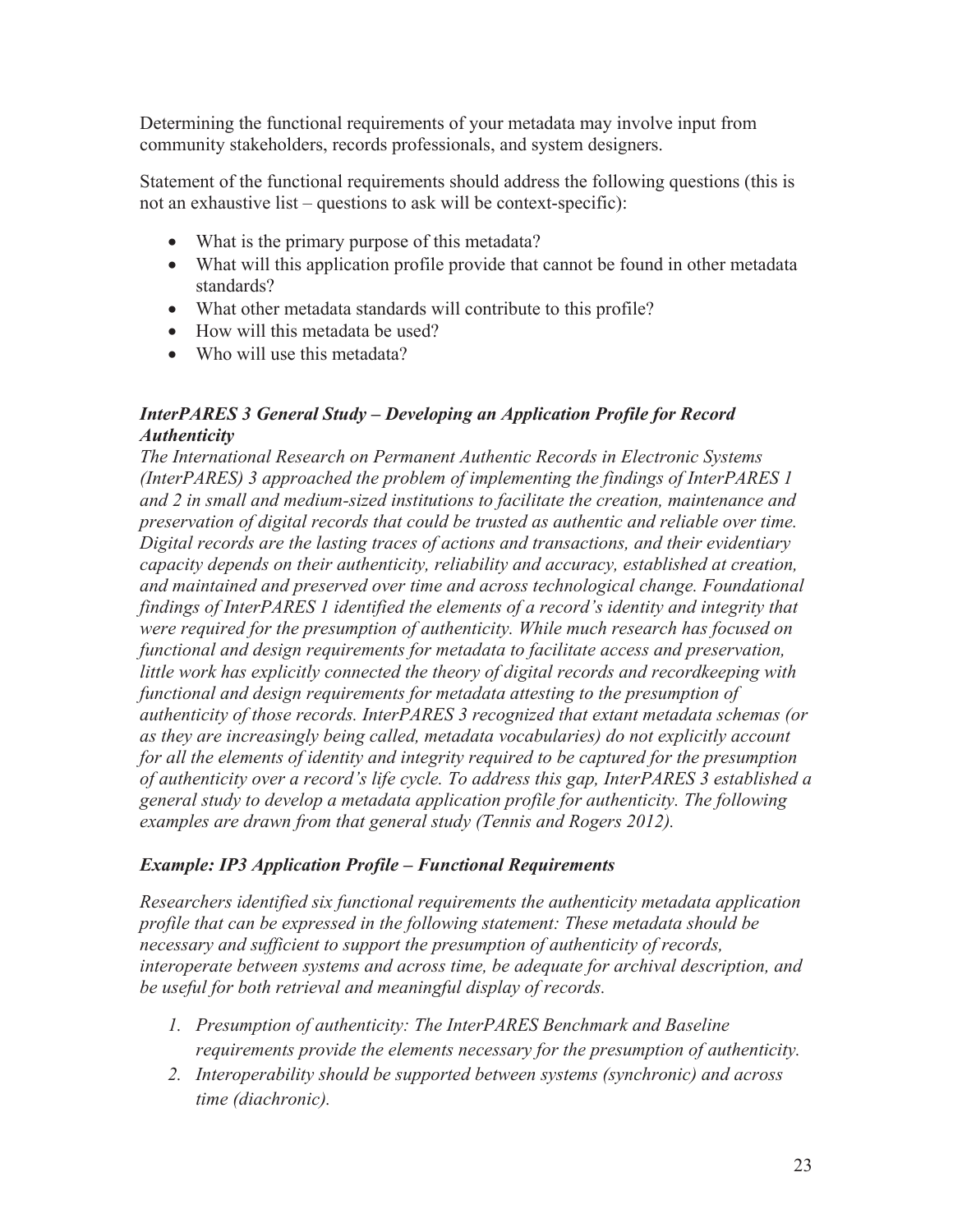- *3. Parsimony: metadata elements are both necessary and sufficient to support the presumption of authenticity.*
- *4. Adequacy for archival description: All of the metadata generated will be considered temporary unless needed for the other functional requirements, and will be adequate for a thorough archival description.*
- *5. Retrieval* 
	- *a. Semantic: metadata will be added to aid retrieval that carries proof of authenticity, as needed, for example, in e-discovery,*
	- *b. Technical: metadata that will guarantee the technical components of the record can be reassembled to create the record with fixed form and stable content.*
- *6. Meaningful display: metadata elements will be clearly linked to the functions, persons, and contexts that participate in the lifecycle of the record.*

The **domain model** defines the entities described by the application profile and their relationships. The DCAP (Singapore Framework) does not require or specify any particular modeling technique. The model may be visual or descriptive.

#### *Example: IP3 Application Profile – Domain models*

*The domain model, in the context of metadata application profiles, describes in both words and in entity-relationship diagrams, what is to be described and how the resources to be described relate to one another. The researchers constructed three levels of the domain. At the highest level is the aggregation of records – the series, or the fonds depending on the context. The next layer is the record, and the third layer is the record attributes. Below are the entity relationship diagrams for the second and third layer- the record and the record attributes.* 

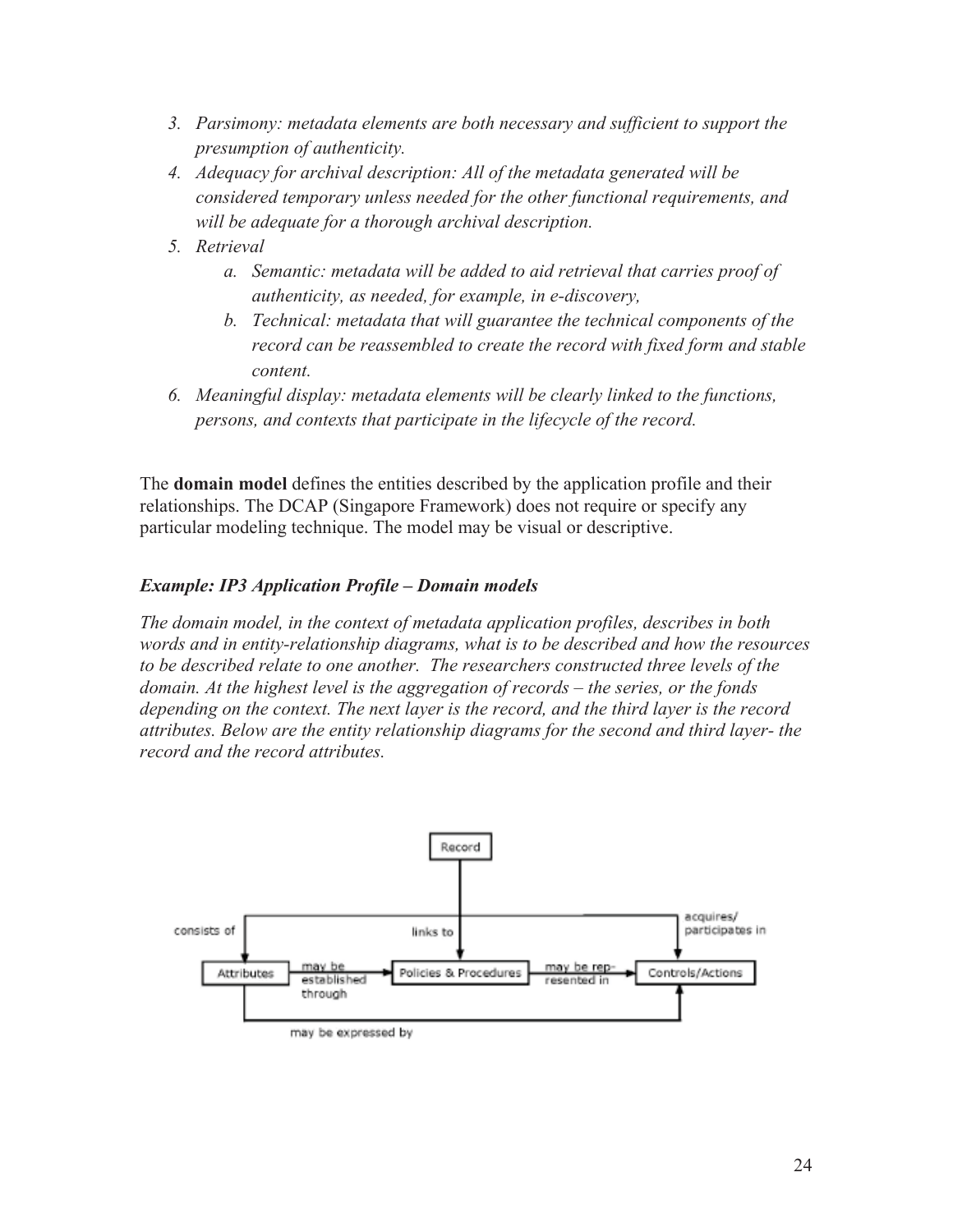#### **Figure 7: The record in the domain model**

*The record consists of attributes, links to, or is linked to policies and procedures, and acquires controls as it moves from document to individual record to part of an aggregation of records (see Figure 1). Attributes comprise both intellectual and digital components. These attributes express the identity and integrity of the record in a digital system, statements about which are required to assert, on behalf of the preserver, whether the record can be presumed to be authentic. Thus, any metadata that takes as its purpose the presumption of authenticity must document the identity and integrity of the record by recording the intellectual and digital components. The intellectual and digital components document the record's identity, whereas the policies, procedures and controls primarily (though not exclusively) document the integrity of the record (see Figure 2).* 



\*may also include legislation, standards, codes of practice, and any other documentation that exercises control over records from within or outside the creating organization

**Figure 8: The attributes, policies and procedures, and controls of a record** 

*By mapping to the InterPARES Chain of Preservation model, the "Benchmark Requirements Supporting the Presumption of Authenticity of Electronic Records", and*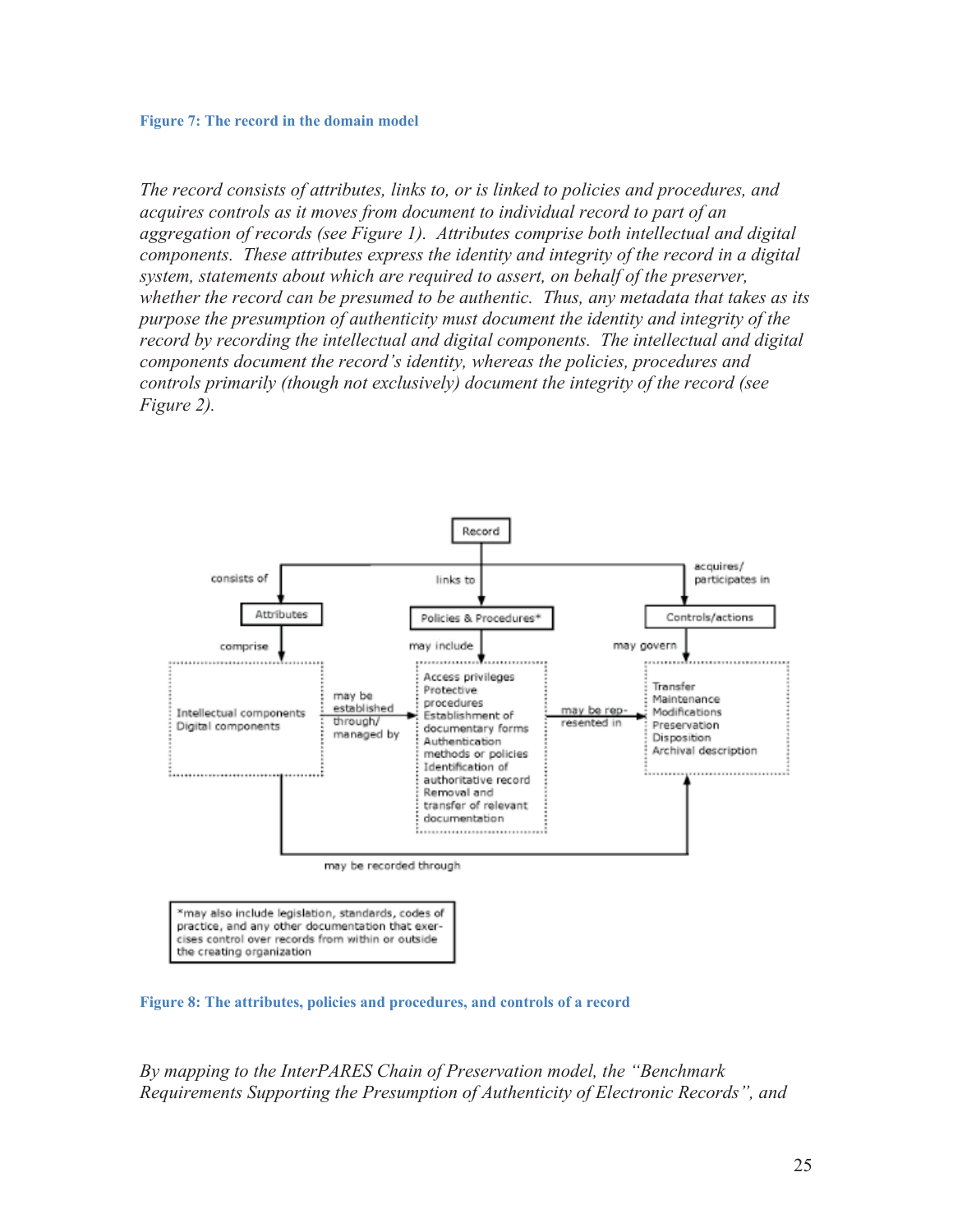*the "Baseline Requirements Supporting the Production of Authentic Copies of Electronic Records" (InterPARES 2008), the researchers identified all the elements required for identification and capture to satisfy the first functional requirement (presumption of authenticity). Figure 3 shows these elements.* 



**Figure 9: Attributes: the intellectual and digital components of a record** 

The **Description Set Profile** (mandatory) defines the metadata elements or properties that that will describe the entities in the model.

#### *Example: IP3 Application Profile –Description set profile*

*The researchers identified the following areas of description (metadata elements):* 

- Persons (the persons collaborating in the creation of a record)
- Dates
- *Subject (of action or matter in which the record participates for example, document title)*
- x *Bond (the contexts of the record, expressed in terms of relationships through classification codes and similar identifiers)*
- *Attachments*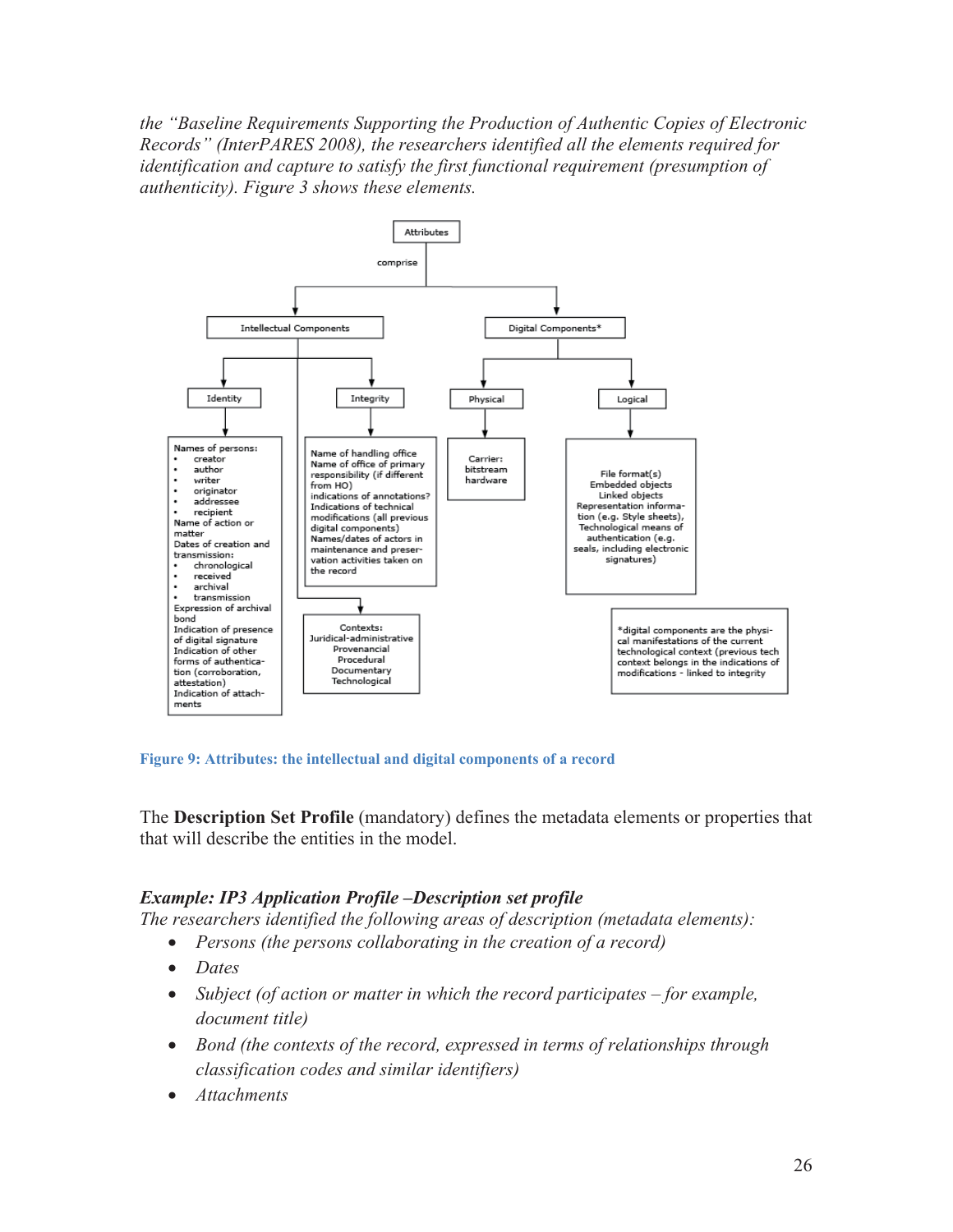- x *Technical information*
- x *Elements of form*
- x *Indication of signs and seals*
- x *Indication of means of authentication*
- x *Rights and access information*
- x *Links to external documentation and system metadata*

**Usage guidelines** (optional) describe the application profile, its implementation, and define the properties and terms.

**Encoding syntax guidelines** (optional) describe any encoding syntax that may be used (see **Representation or Encoding** below).

## **3.9 Metadata crosswalks**

A metadata crosswalk is a mapping of elements in one metadata schema to equivalent elements in another metadata schema. A crosswalk acts as a blueprint when transferring metadata from one schema to another, or when developing application profiles. Crosswalks support interoperability between and sharing of metadata records.

*Example: an excerpt of a crosswalk between Dublin Core, DACS, and EAD (from http://www.getty.edu/research/publications/electronic\_publications/intrometadata/cross walks.html*)

| Dublin Core | DACS (Describing)<br>Archives: a Content<br>Standard) | EAD (Electronic Archival<br>Description)                                                                                                                                                                                                                                     |
|-------------|-------------------------------------------------------|------------------------------------------------------------------------------------------------------------------------------------------------------------------------------------------------------------------------------------------------------------------------------|
| Type        | 3.1 Scope and Content                                 | $\leq$ controlaccess $\geq$<br>$\leq$ genreform> (in archdesc>)                                                                                                                                                                                                              |
| Creator     | 2.6 Name of creator(s)                                | $\langle$ author $\rangle$ (in $\langle$ eadheader $\rangle$ )<br>$\le$ name $\ge$<br>$\leq$ origination $\geq$<br><persname><br/><corpname><br/><math>\langle</math>famname<math>\rangle</math> (in <math>\langle</math>archdesc<math>\rangle</math>)</corpname></persname> |

Crosswalks can be difficult to create without an in-depth knowledge of the standards being mapped. A complete, or fully-specified crosswalk requires both a semantic mapping and a metadata conversion specification that will transform the metadata record content compliant with the source standard to metadata record content that is also compliant with the target standard.

Issues to be resolved in element to element mapping include (but are not limited to):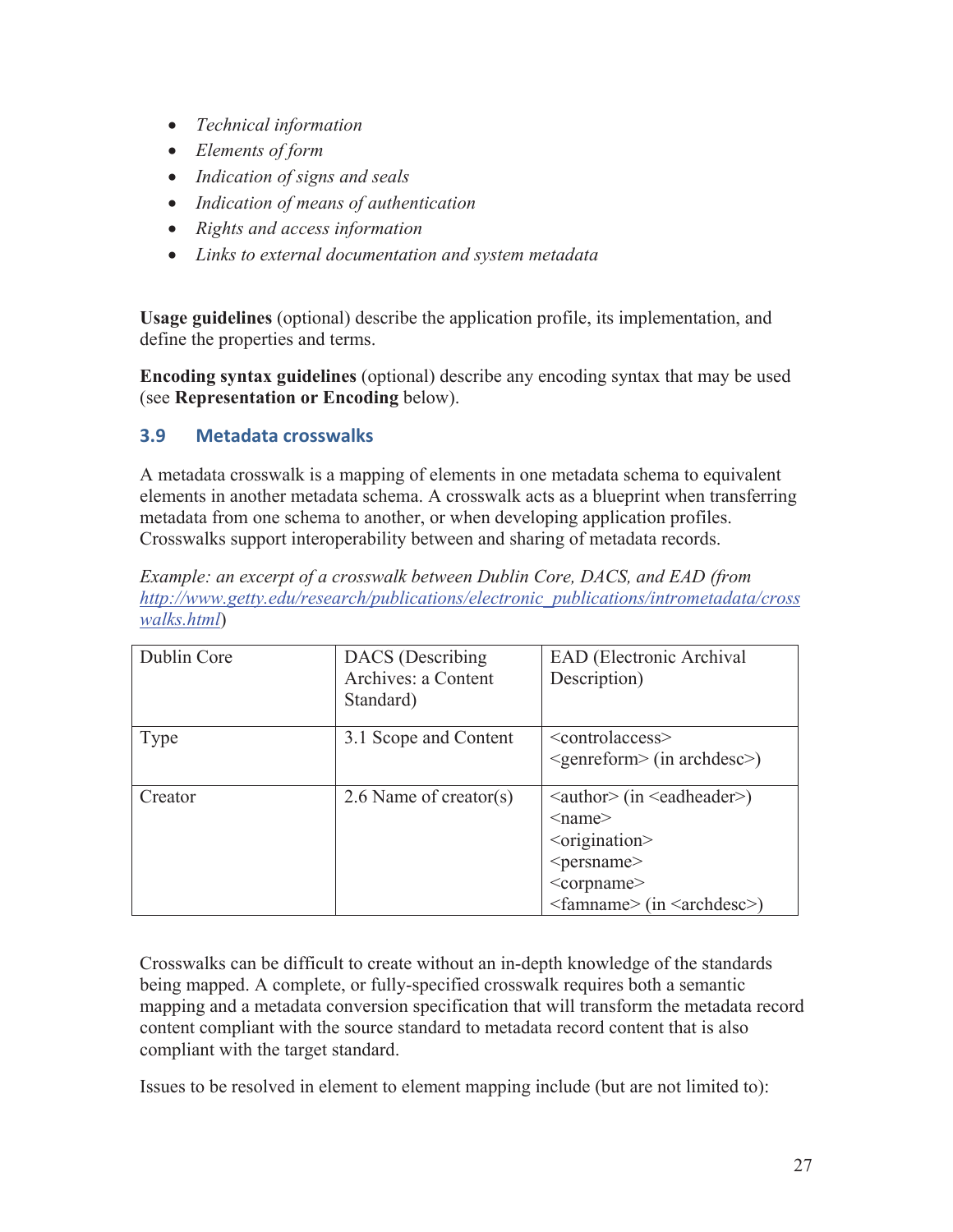- One-to-many or many-to-one
- Elements existing in only one of the sources or targeted standards
- Equivalent elements qualified as mandatory in one and optional in the other
- How to handle hierarchical elements
- Single vs. multiple object standards (St. Pierre and LaPlant, Jr. 1998; Woodley 2008)

#### *Example: IP3 Application Profile – Crosswalks*

*The researchers conducted an element to element crosswalk between several metadata schemas. The following is a small snapshot:* 

| Purpose     | MoReq               | Dublin<br>Core | Inter<br>-PARES<br>CoP<br>Model | <b>InterPARES</b><br>Terminology   | <b>PREMIS</b>                       | Inter-<br><b>PARES</b><br>Codes | Description                                                                                                                            |
|-------------|---------------------|----------------|---------------------------------|------------------------------------|-------------------------------------|---------------------------------|----------------------------------------------------------------------------------------------------------------------------------------|
| Acquisition | M14.4.3<br>$\Omega$ | Identifier     | A43.2.1.2                       | acquisitionCode                    | $2.4$ (or no<br>match)              | <b>B12</b>                      | Transfer registration number<br>assigned by the transferring<br>agent                                                                  |
| Acquisition | M1442<br>9          |                | A43.2.1.3                       | acquisitionDate                    | 23                                  | D17                             | Date and time the transfer was<br>received                                                                                             |
| Acquisition |                     |                | A43.2.1.4                       | registrationPerson                 | 3.2, 2.6,<br>2.6.1, 2.6.2,<br>2.6.3 | P <sub>23</sub>                 | Name of the person registering<br>the transfer                                                                                         |
| Acquisition |                     | Identifier     | A4.3.2.1.5                      | registrationCode                   | 2.1, 2.1.1,<br>2.1.2                | <b>B13</b>                      | Transfer registration number<br>assigned by the person<br>registering the transfer                                                     |
| Acquisition |                     |                | A43216                          | acquisitionInfo                    | $2.4$ (or no<br>match)              | D <sub>016</sub>                | Indication of the<br>reason/authorization for the<br>transfer (e.g., reference to the<br>relevant terms and conditions<br>of transfer) |
| Acquisition |                     |                | A43217                          | acquisitionInventor<br>y           | 2.5, 2.5.1                          | DO17                            | Indication of records and other<br>transfer documentation<br>received                                                                  |
| Acquisition |                     |                | A43.2.1.8                       | notificationOfRecei<br>ptRecipient | 3.2, 2.6,<br>2.6.1, 2.6.2,<br>2.6.3 | P <sub>24</sub>                 | Name of person(s) to whom a<br>notification of recipt of transfer<br>was issued                                                        |
|             |                     |                | A43219                          | notificationOfRecei<br>ptPerson    | 3.2, 2.6,<br>2.6.1, 2.6.2,<br>2.6.3 | P <sub>25</sub>                 | Name of the person who issued<br>the notification                                                                                      |

#### **3.10 Representation or encoding**

Metadata can be encoded in many ways. Three common encoding languages used to format metadata are HTML, XML, and RDF.

#### **3.10.1 HTML: Hypertext Markup Language**

HTML tags format Web resources for display, and their elements are prescribed.

#### **3.10.2 XML: Extensible Markup Language**

XML encodes metadata elements for meaning and exchange (http://www.w3.org/XML/). It was created to structure, store, and transport information. It provides a software- and hardware-independent way to store data, facilitating sharing and transport between incompatible systems. Because XML has no predefined tags, metadata schema elements can be turned into tags and "wrapped around" specific values. XML is the foundation of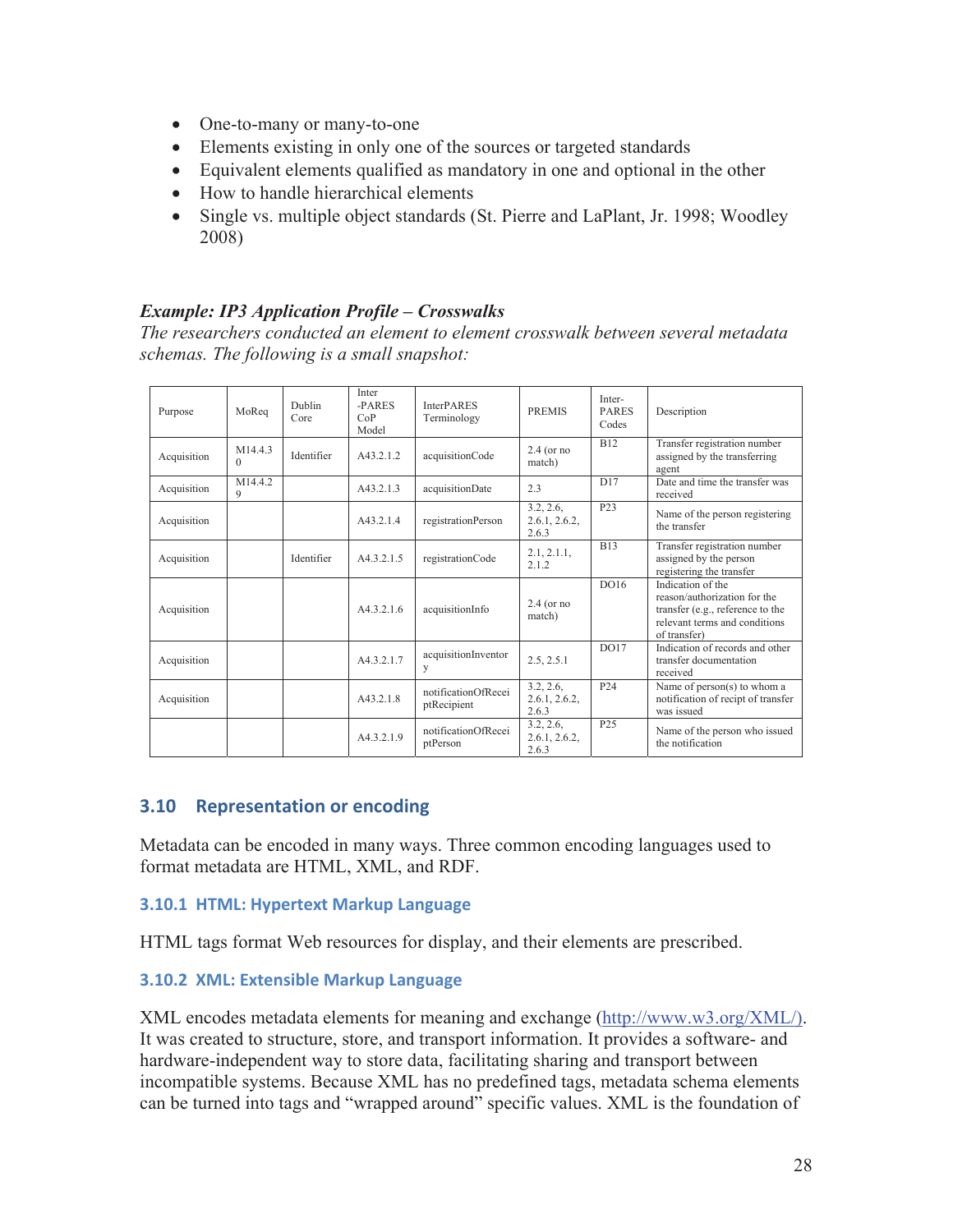many metadata standards, such as METS: Metadata Encoding and Transmission Standard.

#### **3.10.3 RDF: Resource Description Framework**

The Resource Description Framework is a language for representing information about resources in the World Wide Web (http://www.w3schools.com/rdf/default.asp ). Like XML, RDF encodes metadata elements for meaning and exchange. It provides the foundation for processing and exchanging machine-readable metadata, and promotes automated processing of Web resources. RDF retains the capability to exchange metadata between application communities, while allowing each community to define and use the metadata that best serves it. (DC Glossary).

For more information see http://www.w3.org/TR/rdf-primer/ and http://www.w3.org/RDF/.

#### *Example: IP3 Application Profile –RDF*

```
<?xml version="1.0" encoding="UTF-8"?> 
<rdf:RDF 
        xmlns:dc="http://purl.org/dc/elements/1.1/" 
        xmlns:rdfs="http://www.w3.org/2000/01/rdf-schema#" 
        xmlns:foaf="http://xmlns.com/foaf/0.1/" 
        xmlns:owl="http://www.w3.org/2002/07/owl#" 
        xmlns:xsd="http://www.w3.org/2001/XMLSchema#" 
        xmlns:rdf="http://www.w3.org/1999/02/22-rdf-syntax-ns#" 
        xmlns:dcterms="http://purl.org/dc/terms/">
```
<!-- version 0.1 Corinne Rogers, and Joseph T. Tennis authors for the InterPARES 3 Research Project interpares.org -->

```
<rdf:Description rdf:about="http://ipam.info#A2.2.2.0"> 
        <rdfs:isDefinedBy rdf:resource="http://ipam.info#COPModel"/> 
        <rdfs:label rdf:resource="http://ipam.info#A2.2.2.0"/> 
        <rdfs:label xml:lang="en">chronDate00</rdfs:label> 
        <dcterms:description xml:lang="en">the date of document 
creation</dcterms:description> 
        <rdfs:domain rdf:resource="http://ipam.info#Record"/> 
        <dcterms:identifier rdf:resource="http://ipam.info#D00"/> 
</rdf:Description> 
<rdf:Description rdf:about="http://ipam.info#A2.2.2.1"> 
        <rdfs:isDefinedBy rdf:resource="http://ipam.info#COPModel"/> 
        <rdfs:label rdf:resource="http://ipam.info#A2.2.2.1"/> 
        <rdfs:label xml:lang="en">chronDate01</rdfs:label> 
        <dcterms:description xml:lang="en">chronological date (and possibly time) of 
compilation and capture</dcterms:description> 
        <rdfs:domain rdf:resource="http://ipam.info#Record"/>
```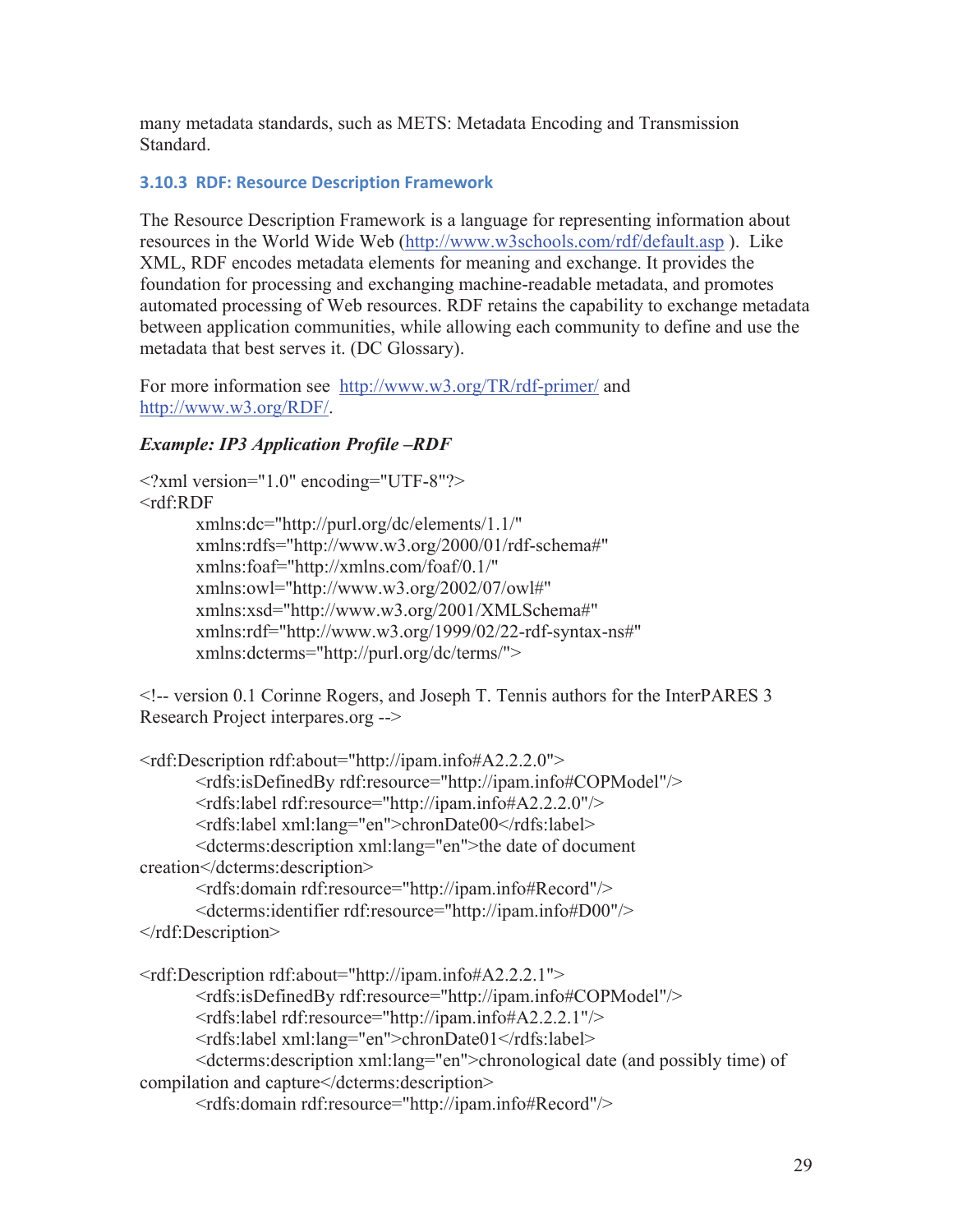<dcterms:identifier rdf:resource="http://ipam.info#D01"/> </rdf:Description>

## **3.11 Metadata Harvesting**

Metadata may be automatically harvested from different distributed, independent sources who wish to share their metadata, and aggregated to facilitate broader resource discovery. The current standard protocol for metadata harvesting is the OAI-PMH: Open Archives Initiative Protocol for Metadata Harvesting, an "application-independent interoperability framework" (http://www.openarchives.org/OAI/openarchivesprotocol.html) based on HTML and XML. OAI-PMH facilitates resource discovery through automated and efficient dissemination of resource metadata.

## **3.12 What metadata should be created and maintained**

Metadata can be expensive and time-consuming to create and manage. Businesses and cultural heritage organizations must decide what metadata they require for their business purposes. This decision will balance their rights and obligations with the cost of adding, harvesting, and maintaining metadata. If you are considering developing a metadata application profile or adopting an existing metadata standard you should consider the following questions (not all may be relevant, and there may be other questions specific to your organization) (adapted from www.dcc.ac.uk):

- What are your requirements for metadata? Why do you need metadata to serve what purposes?
- What do you want to accomplish with the metadata you want to create or capture?
- What are the functional requirements of the metadata you need to create?
- How and with whom will the digital objects be shared?
- What is the budget for metadata creation? For metadata maintenance?
- What is the format of the digital objects being described by the metadata?
- How will the metadata be captured?
- How will the metadata and digital objects be stored, accessed, and delivered?
- When will the metadata be added/captured in the life cycle of the digital objects?
- Do metadata structure standards already exist as de facto standards that are applicable?
- Will you need to build a specific application profile to address your functional requirements?
- What content standard(s) will you use?
- What encoding standard will you use?
- What transmission standard will you use?

## 4 **Metadata Standards**

This section provides a brief annotated guide to some of the better known standards.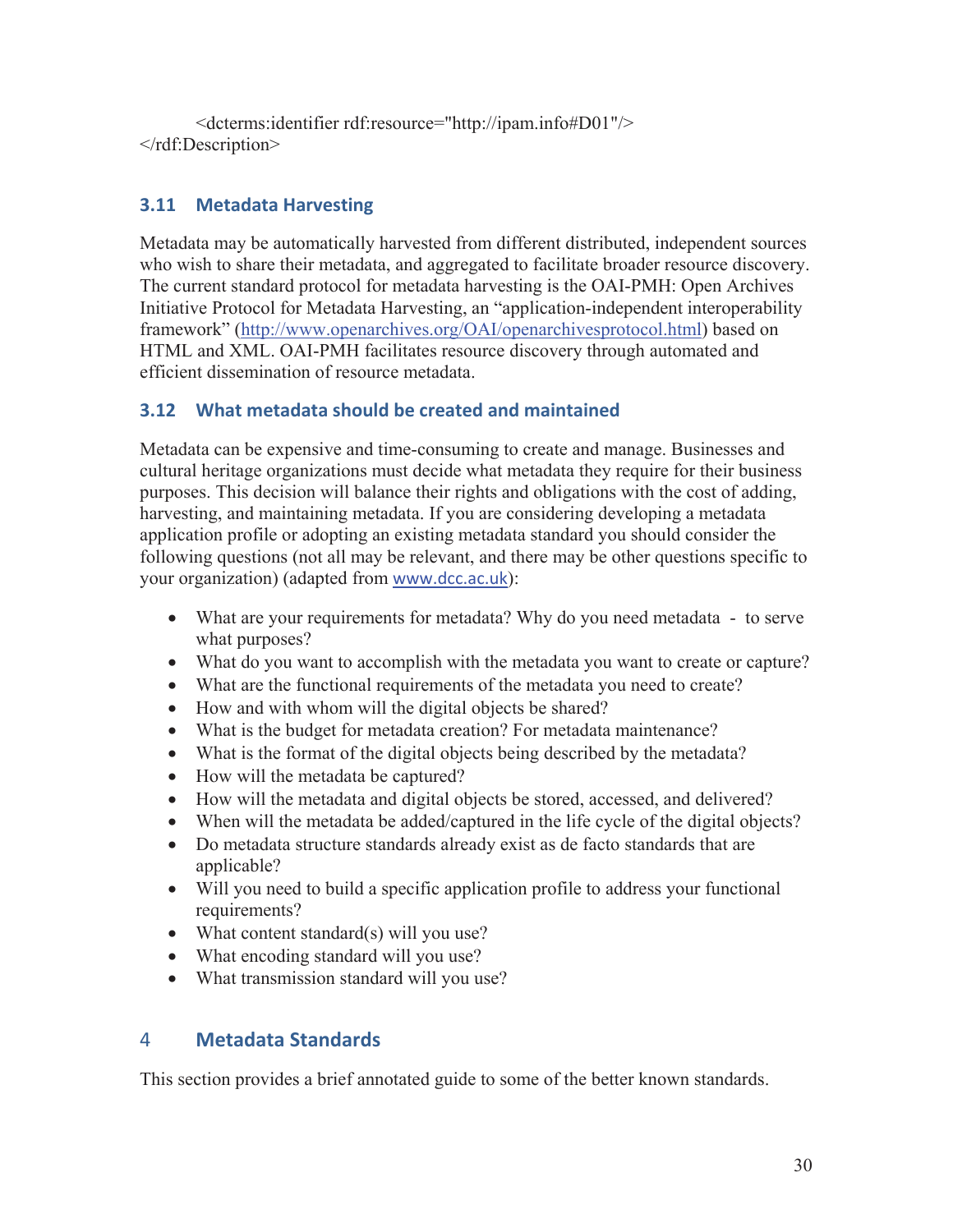## **4.1 Dublin Core**

#### http://dublincore.org/

Dublin Core is a simple and generic metadata schema for resource description. Intended to be capable of describing any type of resource, it is widely used and adapted. Developed from the mid-1990s through a process of international collaboration, it is maintained by the Dublin Core Metadata Initiative (DCMI). In its simple 15-element form, Dublin Core has been disseminated as part of the Open Archives Initiative Protocol for Metadata Harvesting (OAI-PMH) and has achieved IETF RFC 5013, ANSI/NISO Standard Z39.85-2007, and ISO Standard 15836:2009 standardization. DCMI has developed a larger set of elements and sub-elements (DCMI Metadata Terms) and a framework for the development of application profiles (Dublin Core elements combined with specialized vocabularies developed for particular purposes). Dublin Core can be encoded with a variety of syntaxes, including text, HTML, XML, and RDF.

#### **4.2 Recordkeeping Metadata**

#### **4.2.1 Archives New Zealand: Electronic Recordkeeping Metadata Standard (June 2008)**

http://archives.govt.nz/advice/continuum-resource-kit/continuum-publications-html/s8 electronic-recordkeeping-metadata-stand

Electronic Recordkeeping Metadata Standard establishes principles and minimum requirements for creating and managing recordkeeping metadata in electronic environments. The standard is mandatory for public offices and local authorities and supports the Public Records Act 2005. It addresses point-of-capture metadata and recordkeeping process metadata in order to identify and describe the content, context, and structure of records, conditions of their use and security, relationships with other records, people, and business being transacted, and to identify past and future events which document recordkeeping actions affecting authenticity and integrity.

#### **4.2.2 Australian Government Recordkeeping Metadata Standard (Version 2.0, July 2008)**

#### http://aa.gov.au/Images/AGRkMS\_Final%20Edit\_16%2007%2008\_Revised\_tcm2-12630.pdf

This standard is a revision of the *Recordkeeping Metadata Standard for Commonwealth Agencies Version 1.0*, published by the National Archives of Australia in 1999 to guide Australian Government agencies and vendors in the development of electronic records management systems. It is based on a multiple-entity model, allowing for description of five separate entities: Record, Agent, Business, Mandate, and Relationship. It describes the minimum metadata necessary to ensure that records remain accessible and usable over time, and some of the metadata necessary to manage the preservation of digital records for ongoing agency business needs, or when those records are held in a digital archive.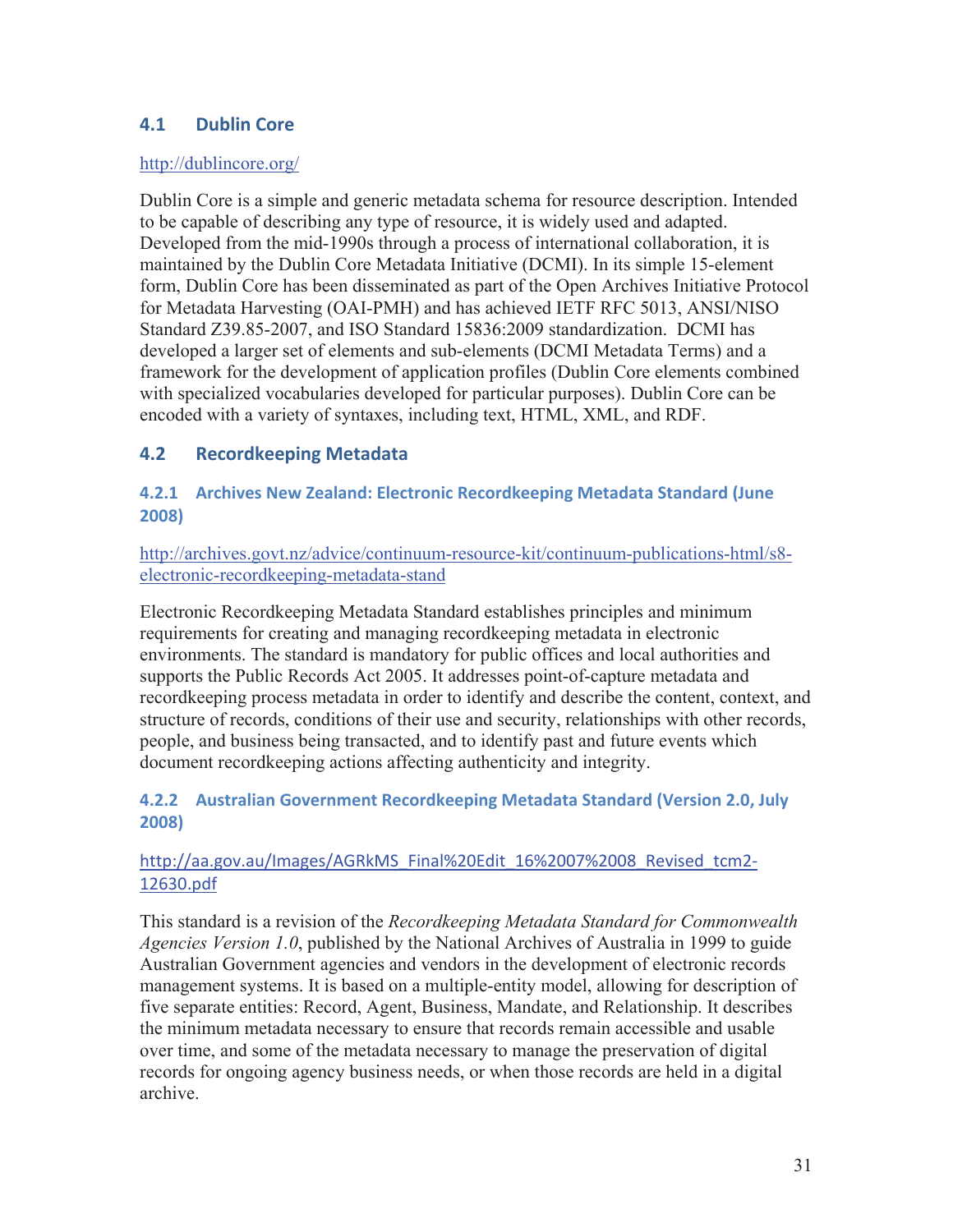#### **4.2.3 Australian Recordkeeping Metadata Schema (RKMS)**

#### http://www.infotech.monash.edu.au/research/groups/rcrg/projects/spirt/deliverables/ austrkms.html

The Australian Recordkeeping Metadata Schema (RKMS) is a main deliverable of the SPIRT Recordkeeping Metadata Project led by Monash University, and provides a standardized set of structured recordkeeping metadata elements, a framework for developing and specifying recordkeeping metadata standards, and a framework for reading or mapping metadata sets to allow semantic interoperability. The RKMS metadata elements provide standardized information that identifies, authenticates, describes, manages, and makes accessible records that document social and organizational activity and the business contexts in which the records are created, managed, and used. It was developed to promote compatibility between related resource management tools. In particular, the RKMS is harmonized with Dublin Core and Australian Government Locator Service metadata initiatives. The *Recordkeeping Metadata Standard for Commonwealth Agencies Version 1.0* is considered a subset of the **RKMS** 

**4.2.4 ISO 23081-1:2006 "Information and Documentation – Records Management Processes – Metadata for Records – Part 1** 

http://www.iso.org/iso/iso\_catalogue/catalogue\_tc/catalogue\_detail.htm?csnumber=4 0832

Part 1 covers the principles governing records and their metadata, the processes that affect them, the systems in which they are created and maintained, and organizations responsible for their management.

**4.2.5 ISO 23081-2:2009 "Information and Documentation – Records Management Processes – Metadata for Records – Part 2:Conceptual and Implementation Issues"** 

http://www.iso.org/iso/iso\_catalogue/catalogue\_tc/catalogue\_detail.htm?csnumber=5 0863

Part 2 establishes the framework for defining metadata elements according to the principles articulated in Part 1, in order to enable standardized description of records, and to support interoperability of records and metadata over time, across space, and across applications. It identifies issues arising in the implementation of metadata for managing records and the options for addressing these issues.

**4.2.6 ISO/TR 23081-3:2011 "Information and Documentation – Records Management Processes – Metadata for Records – Part 3: Self-assessment method"** 

http://www.iso.org/iso/iso\_catalogue/catalogue\_tc/catalogue\_detail.htm?csnumber=5 7121

Part 3 provides guidance on conducting a self-assessment in order to identify the current state of metadata capture and management, identify priorities and key requirements,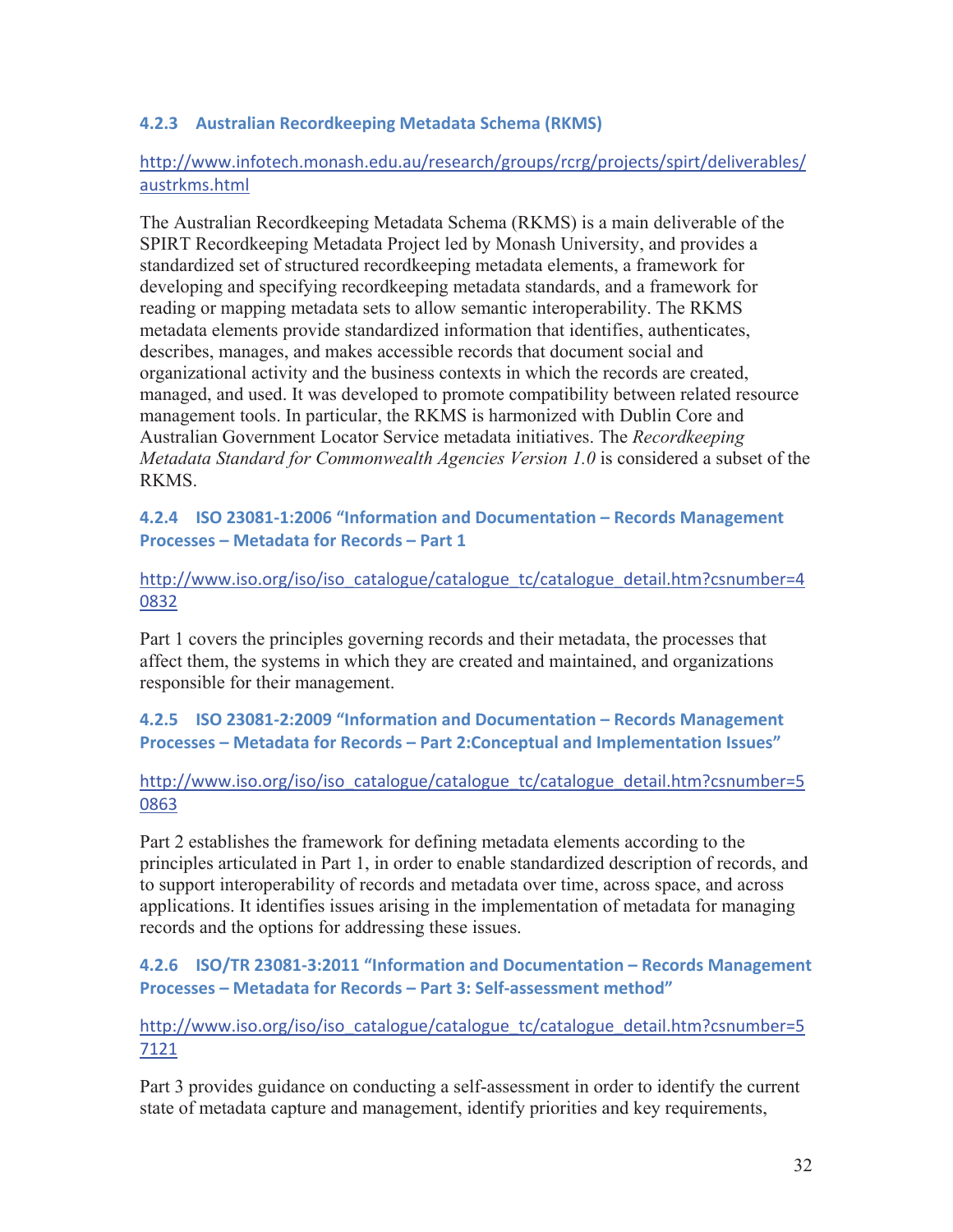evaluate progress in the development of a metadata framework, and evaluate system and project readiness for including metadata functionality in a system.

### **4.2.7 Treasury Board of Canada – Standard on Metadata**

#### http://www.tbs-sct.gc.ca/pol/doc-eng.aspx?evttoo=X&id=18909&section=text

The Treasury Board of Canada Standard on Metadata sets out guidelines for applying recordkeeping metadata to information resources of business value to the Government of Canada using the ISO 23081 generic set of metadata elements, elements specifically defined for use in Government of Canada recordkeeping repositories, and properties from the Dublin Core Metadata Initiative (DCMI) Metadata Terms. The standard also applies ISO 639-2/T Codes for the Representation of Names of Languages, and the World Wide Consortium Date and Time Formats (W#CDTF) syntax encoding schema.

#### **4.2.8 United Nations Standard on Recordkeeping Metadata – Archives and Records Management Section (ARMS)**

#### http://archives.un.org/unarms/doc/arms\_standard\_on\_recordkeeping\_metadata.pdf

This Standard describes the metadata that the United Nations Archives and Records Management Section (ARMS) recommends should be captured in recordkeeping systems in all UN offices. It is intended to be used in conjunction with the ARMS *Functional Requirements for Electronic Recordkeeping Systems*, the ARMS *Manual for the Design and Implementation of Recordkeeping Systems*, and other documents about recordkeeping at the UN. The document details the importance of standardized recordkeeping metadata to ensure the recording of adequate contextual information about transactions, assist in retrieval of records, control access, facilitate transfer, reduce fraudulent use and unauthorized access, promote efficiency and economy, and provide a benchmark for measuring quality and supporting auditing.

## **4.3 Archival Metadata**

#### **4.3.1 DACS: Describing Archives: a Content Standard**

#### http://www.archivists.org/governance/standards/dacs.asp

Adopted by the Society of American Archivists as an official SAA standard, DACS is widely adopted in the US as the standard for archival description. It supersedes APPM: Archives, Personal Papers, and Manuscripts, and is the US implementation of ISAD(G) and ISAAR(CPF). DACS is a multi-level standard – an "output-neutral set of rules" applicable to all media.

#### **4.3.2 EAD: Encoded Archival Description**

#### http://www.loc.gov/ead/

The EAD metadata schema provides an XML encoding for archival descriptions. It adopts a multi-level approach to description, providing information about a collection as a whole and then breaking it down into groups, series and (if significant) individual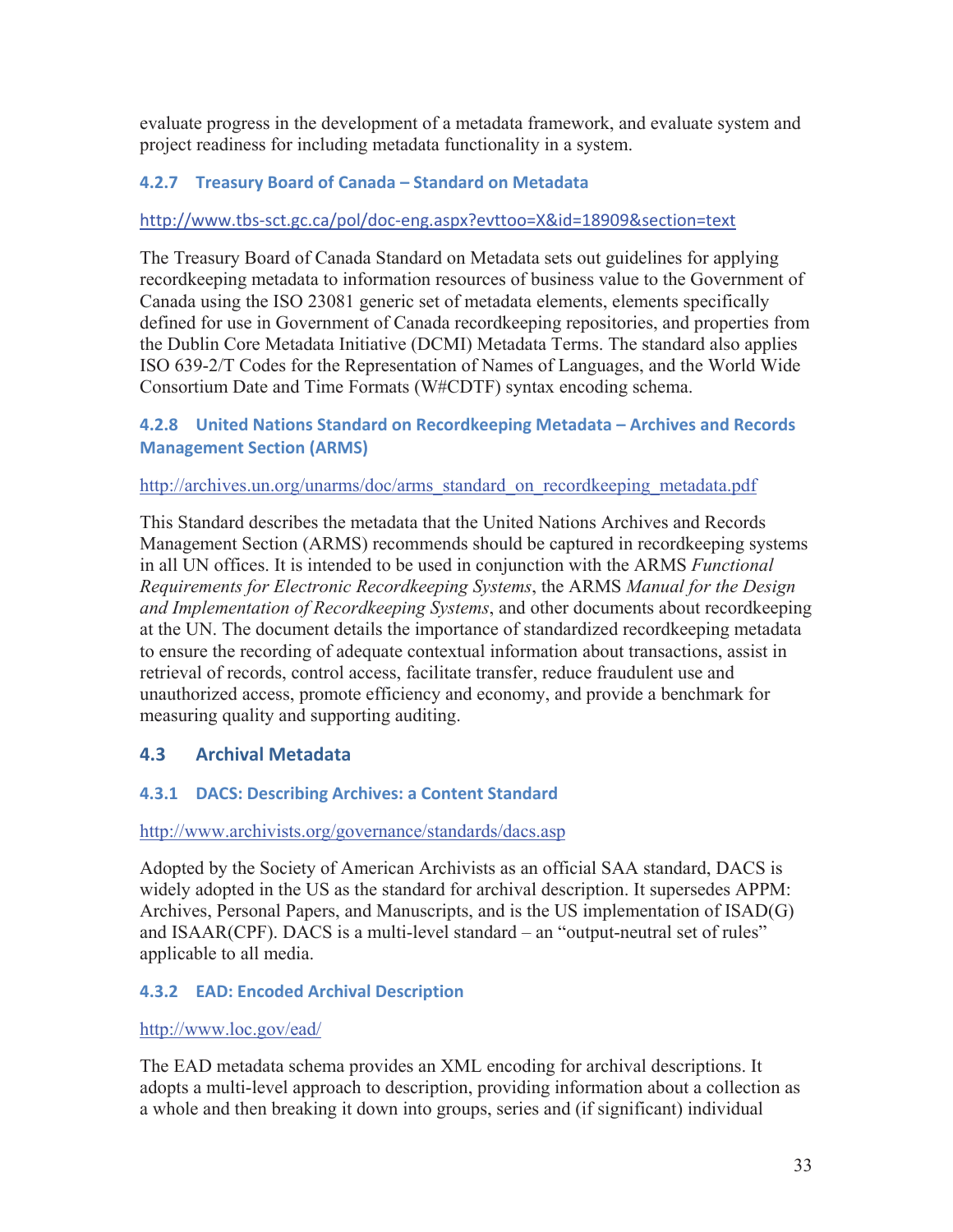items. EAD grew out of work done at UC Berkeley in the mid 1990s and was influenced by TEI: Text Encoding Initiative and ISAD(G) (see below). Version 1.0 was released in 1998 with a major revision in 2002 (Version 2002). EAD is maintained by the US Library of Congress and Society of American Archivists, but is used internationally, including the UK. The DACS content standard (see above) provides guidelines for US archivists on how to enter data into EAD.

#### **4.3.3 ISAD(G): General International Standard Archival Description**

#### http://www.icacds.org.uk/eng/ISAD%28G%29.pdf

ISAD(G) outlines metadata elements that should be used in the description of archival collections. It adopts a multi-level approach to description, providing information about a collection as a whole and then breaking it down into groups, series and (if significant) individual items. ISAD(G) has influenced national archival standards and the development of the international archival encoding schema: EAD (see above) and the European SEPIADES schema (see below). ISAD(G) is in its 2nd edition, published in 1999.

#### **4.3.4 METS: Metadata Encoding and Transmission Standard**

#### http://www.loc.gov/standards/mets/METSPrimerRevised.pdf

The Metadata Encoding and Transmission Standard (METS) is a data encoding and transmission specification, expressed in XML, that provides the means to convey the metadata necessary for both the management of digital objects within a repository and the exchange of such objects between repositories. The METS XML schema was developed in 2001 under the sponsorship of the Digital Library Federation, is supported by the Library of Congress, and governed by the METS Editorial Board. It received NISO registration in 2004, renewed in 2006. A key function of the METS standard is to structure or package other metadata or data for exchange or delivery. METS can embed or link to other XML-based metadata (e.g., MODS or PREMIS). Any number or type of digital files can be described and linked together by a METS record, enabling it to represent very complex digital resources (e.g., a whole digitized book, with bibliographic data, images and transcribed text).

## **4.4 Library Metadata (Cataloguing Standards)**

## **4.4.1 AARC2: Anglo-American Cataloguing Rules**

http://www.aacr2.org/

See RDA: Resource Description and Access.

## **4.4.2 MARC21**

http://www.loc.gov/marc/

The MARC (Machine-Readable Cataloguing) standards are metadata transmission standards used by libraries for the representation and communication of bibliographic and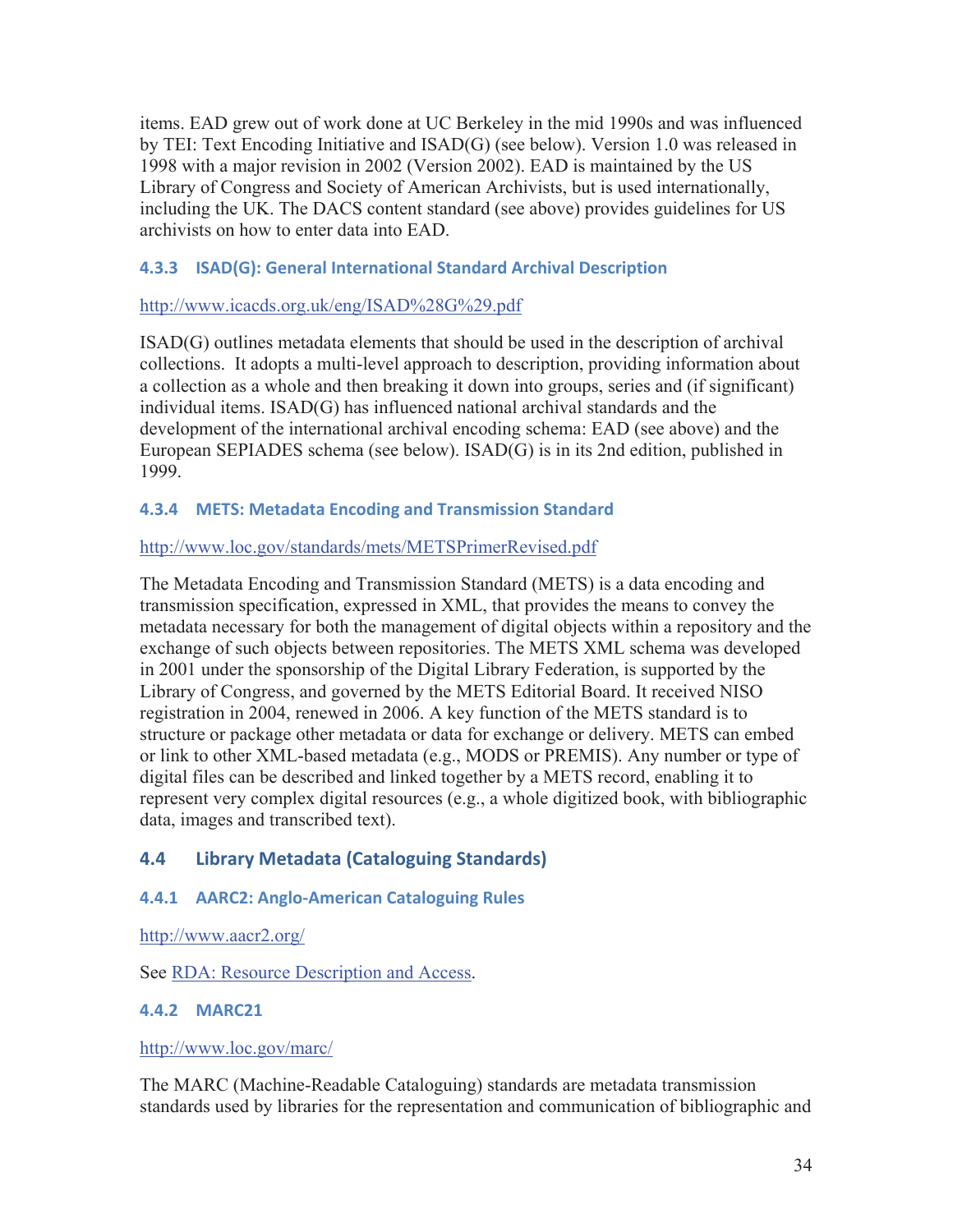related information in machine-readable form. MARC21 resulted from the combination and revision of the US and Canadian MARC formats to make it more accessible internationally.

#### **4.4.3 RDA: Resource Description and Access**

http://www.rda-jsc.org/rda.html http://www.rdatoolkit.org/

RDA is a new cataloguing standard for resource description and access developed by the North American, British, and Australian library communities and built on (and intended to succeed) AACR2. RDA provides guidelines and instructions on resource description and access for all types of content and media. RDA provides guidelines on cataloguing digital resources, and supports the clustering of bibliographic records in order to show relationships between works and their creators. RDA Toolkit is an integrated, browserbased, online subscription product that includes RDA instructions, workflows, mappings of RDA to difference schemas, and other related resources.

## **4.4.4 MODS: Metadata Object Description Schema**

#### http://www.loc.gov/standards/mods/

MODS is a schema for a bibliographic element set developed by the Library of Congress' Network Development and MARC Standards Office, particularly for library purposes. As an XML schema, it can be used to carry selected data from existing MARC21 records as well as to create original resource description records. It can be used to expose metadata for harvesting, represent original resource description in XML syntax, and offers an element set that is richer than Dublin Core, compatible with library data, and simpler than the full MARC format (MODS: Uses and Features,

http://www.loc.gov/standards/mods/mods-overview.html).

## **4.5 OAI-PMH: Open Archives Initiative Protocol for Metadata Harvesting**

## http://www.openarchives.org/OAI/openarchivesprotocol.html

The Open Archives Initiative is an important initiative to facilitate the interoperability of metadata records. The OAI Protocol for Metadata Harvesting (OAI-PMH) provides an automated means of requesting metadata records from OAI-compliant repositories, and aggregating the metadata so that it is searchable from one place. Data providers make their metadata sets or a selection of their metadata sets available for harvesting using simple Dublin Core in a standard XML format. Service providers harvest the metadata, making it broadly available as is or with value added after harvesting, for use.

## **4.6 PREMIS**

#### http://www.loc.gov/standards/premis/

PREMIS provides a Data Dictionary of core metadata elements intended to support digital preservation. Specifically, the Data Dictionary defines preservation metadata that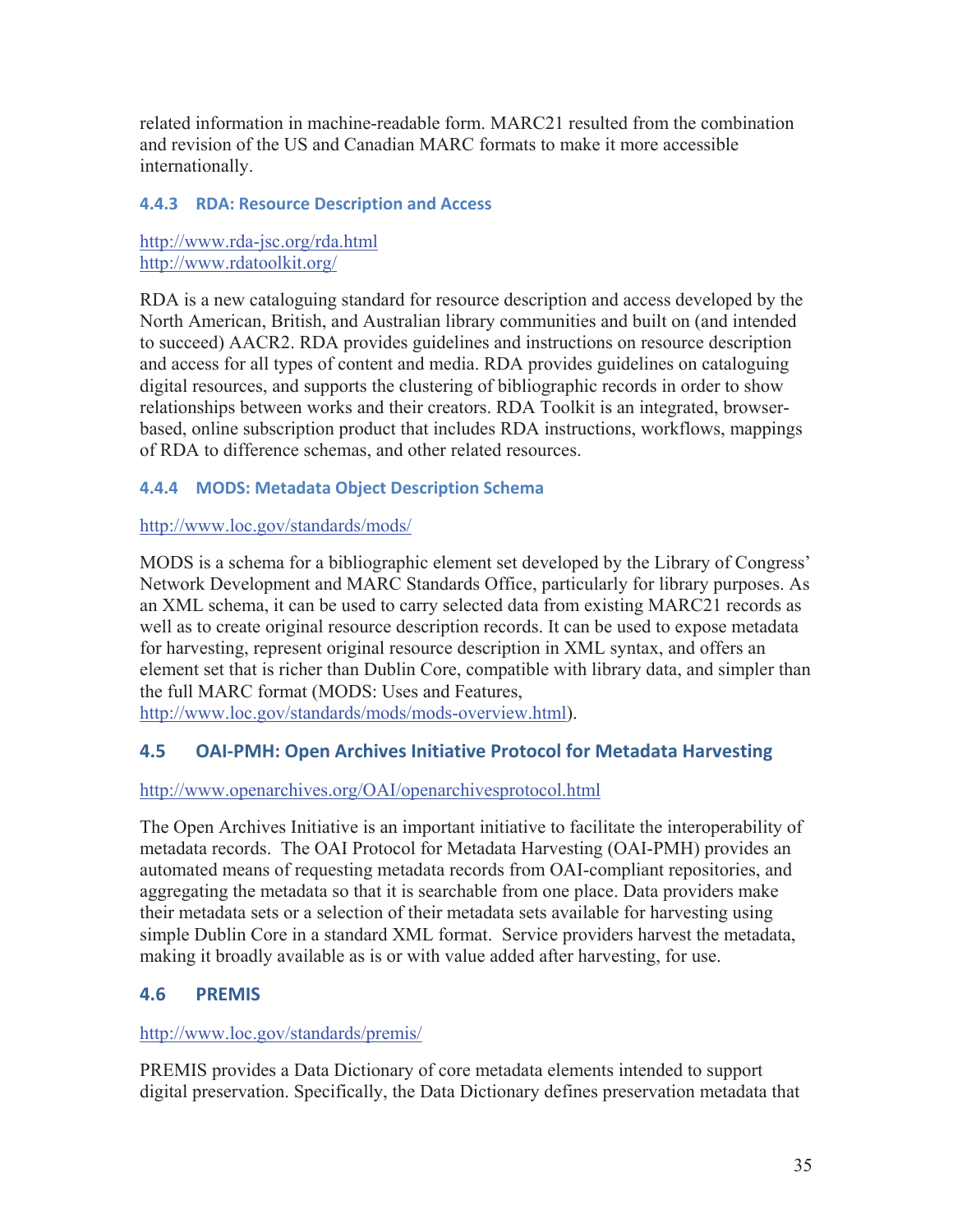"supports the viability, renderability, understandability, authenticity, and identity of digital objects in a preservation context; represents the information most preservation repositories need to know to preserve digital materials over the long-term; emphasizes 'implementable metadata': rigorously defined, supported by guidelines for creation, management, and use, and oriented toward automated workflows; and embodies technical neutrality: no assumptions made about preservation technologies, strategies, metadata storage and management etc." The official website provides an XML-encoding for PREMIS, which is intended to facilitate its use with other XML-based metadata such as **METS** 

## **4.7 SEPIADES: SEPIA Data Element Set**

http://www.ica.org/7363/paag-resources/sepiades-recommendations-for-cataloguingphotographic-collections.html

SEPIADES is a multilevel data element set to catalogue photographic collections, recommended by the European Commission on Preservation and Access (Amsterdam 2003). Hierarchical description is determined by the user, who may create as many levels and sublevels as required, from the level of the institute or repository down to the single item.

## **5 Review**

This module has presented a high level overview of the primary functions, categories, attributes and characteristics of metadata, focusing on the digital environment. It has distinguished between:

- Metadata standard
- Metadata schema
- Metadata application profile
- $\bullet$  Encoding scheme

When creating metadata, keep the following points in mind:

- Create or capture metadata as close to the point of resource creation as possible;
- Automate the creation or capture of metadata whenever possible;
- $\bullet$  Re-use existing standards whenever possible;
- Always design metadata application profiles to fit functional requirements;
- Adhere to principles that will enhance interoperability; and
- Balance cost, completeness, and functional requirements.

## **5.1 Review Questions**

1. What are some of the different purposes of metadata? Give examples to illustrate your answers.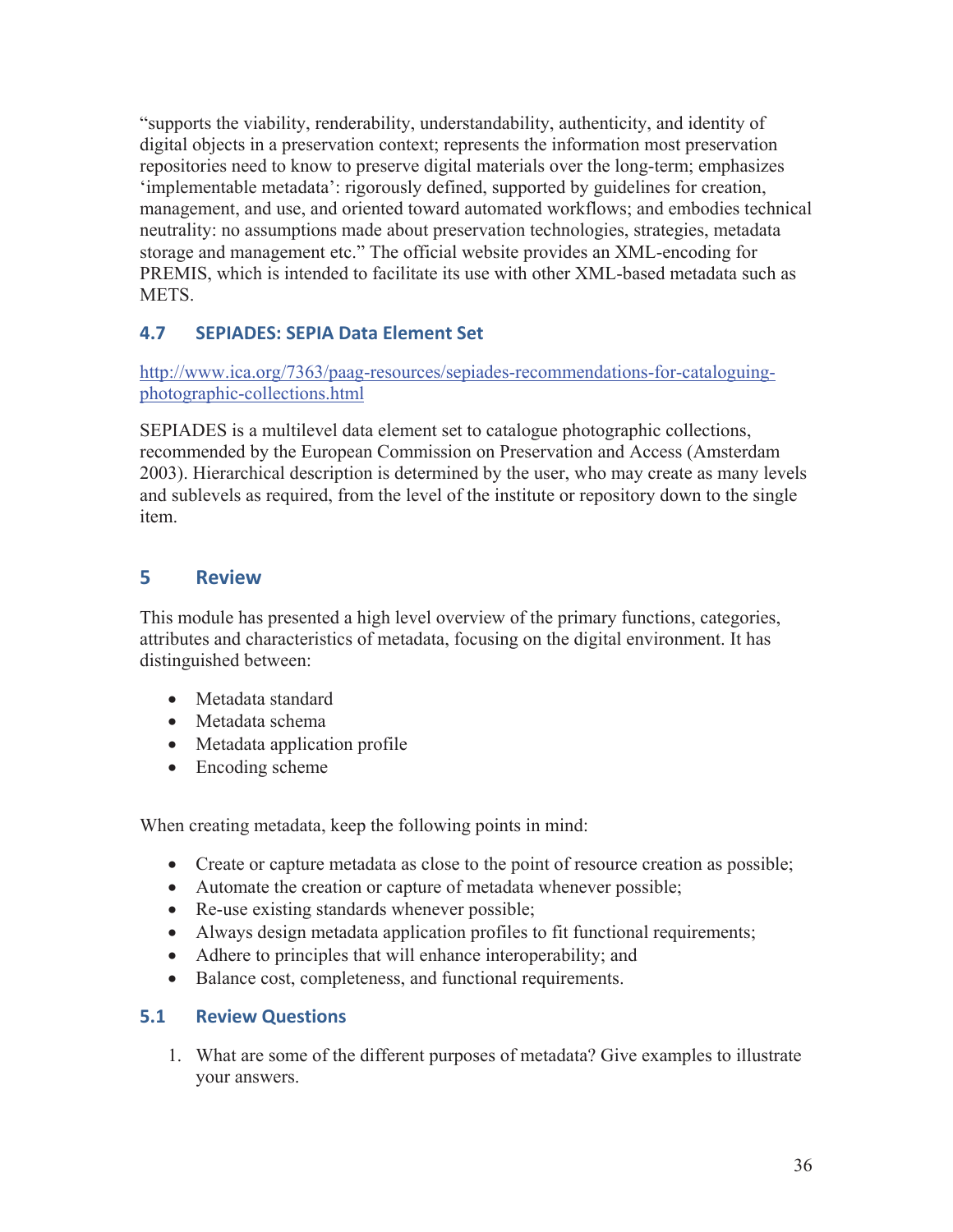- 2. What is the difference between a metadata standard, and a metadata schema, as outlined in this module?
- 3. What is an application profile?
- 4. What are the two types of encoding schemes?
- 5. Why is interoperability important?
- 6. What is the difference between interoperability and harmonization?
- 7. In general, what categories of metadata exist and what are their purposes?

#### **6 Additional Resources**

#### **Canadian Heritage Information Network: CHIN**

http://www.pro.rcip-chin.gc.ca/normes-standards/guide\_normes\_museesmuseum standards guide/metadonnees-metadata-eng.jsp

#### **DCC Digital Curation Manual – Installment on Archival Metadata**

http://www.dcc.ac.uk/sites/default/files/documents/resource/curationmanual/chapters/archival-metadata/archival-metadata.pdf

#### **Dublin Core Metadata Initiative website (DCMI)**

#### http://dublincore.org/

The Dublin Core Metadata Initiative website is the primary source of information about DCMI. You can find definitions, background, DCMI specifications and training resources, links to other standards, and information about user communities and events.

#### **Joint Information Systems Committee (JISC)**

#### **JISC, Cross-media: Managing your digital resources**

This series of advice documents is aimed at those who provide support for managing digital collections, or to small collection owners so they can manage their digital assets. The series covers common issues in organizing and managing collections of moving and still images and audio. Topics covered include but are not limited to: an introduction to digital preservation, an introduction to metadata, asset management, rights management, controlled vocabularies, file formats and file naming conventions, accessibility, elearning, and online content delivery.

#### **JISC (2010) An Introduction to Metadata**

http://www.jiscdigitalmedia.ac.uk/crossmedia/advice/an-introduction-to-metadata This is the first in a series about metadata, and is aimed at those developing managed and sharable digital collection. This document defines metadata and introduces basic concepts.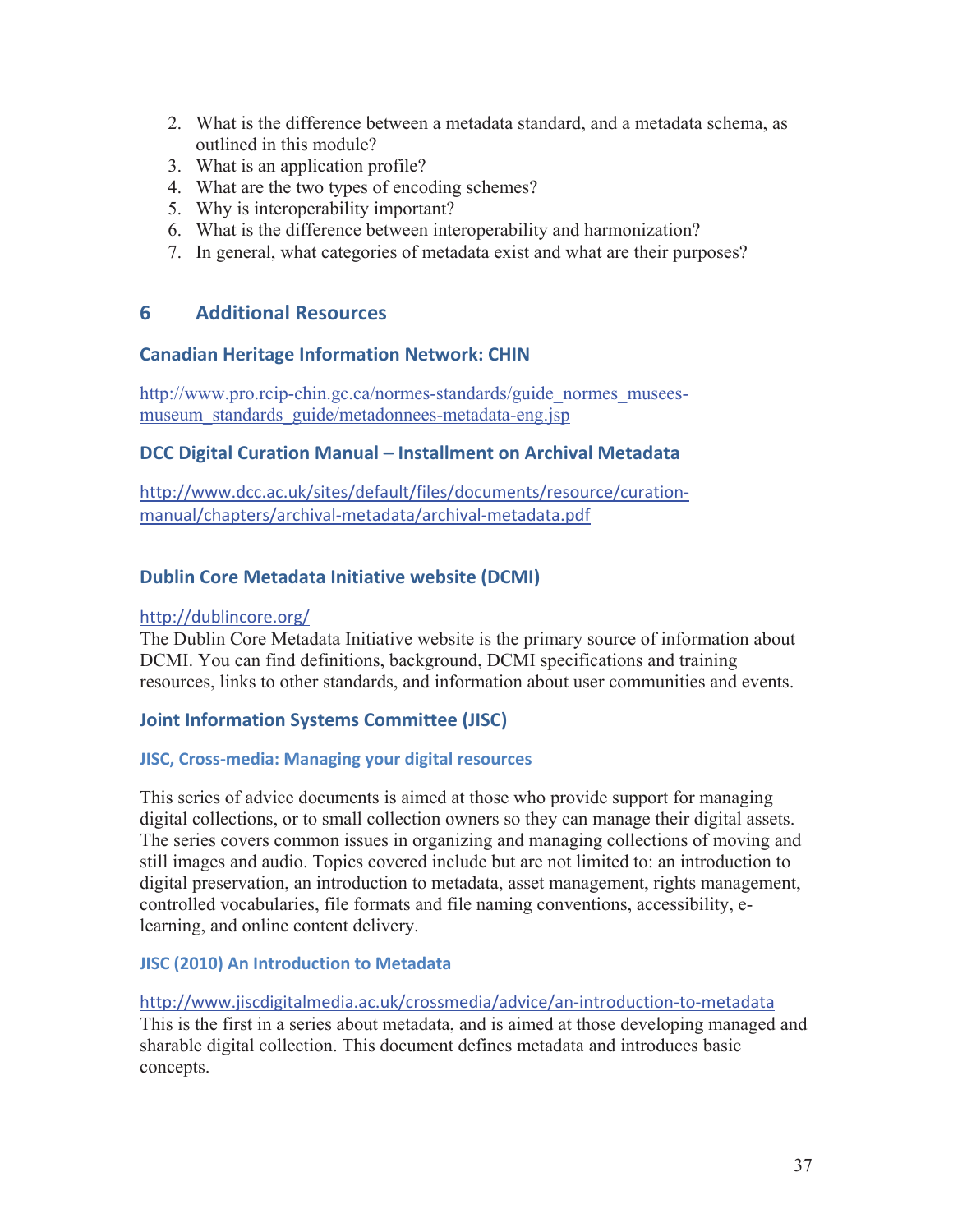#### **JISC (2010) Metadata and Digital Images, Metadata and Audio Resources, Metadata and Digital Video**

http://www.jiscdigitalmedia.ac.uk/stillimages/advice/metadata-and-digital-images/ http://www.jiscdigitalmedia.ac.uk/audio/advice/metadata-and-audio-resources/ http://www.jiscdigitalmedia.ac.uk/movingimages/advice/metadata-and-digital-video/ These documents introduce concepts and issues to consider when creating metadata for digital image collections or for audio collections. Starting with advice on identifying required metadata, the documents introduces metadata standards and interoperability, crosswalking between metadata schemas, management systems and metadata, and vocabularies.

#### **JISC (2010) Metadata Standards and Interoperability**

#### http://www.jiscdigitalmedia.ac.uk/crossmedia/advice/metadata-standards-andinteroperability/

This document offers a comprehensive overview of metadata standards and the principles behind using them. As with the other JISC advice papers on metadata, the intended audience is someone developing and managing collections of digital image, video, and audio assets.

#### **JISC (2010) Putting Things in Order: a Directory of Metadata Schemas and Related Standards**

#### http://www.jiscdigitalmedia.ac.uk/crossmedia/advice/putting-things-in-order-links-tometadata-schemas-and-related-standards/

This useful annotated directory introduces the reader to formal metadata schemas and related standards, and provides links to further information. It is intended to be read in conjunction with the other metadata advice papers.

#### **JISC (2010) Controlling Your Language: a Directory of Metadata Vocabularies**

#### http://www.jiscdigitalmedia.ac.uk/crossmedia/advice/controlling-your-language-linksto-metadata-vocabularies/

After introducing the concept of controlled vocabularies, this document lists more than 70 vocabulary sources currently available. These are organized according to their type: thesauri, classifications, and authority lists.

#### **Michael Day, UKOLN. Metadata: Mapping between metadata formats**

#### http://www.ukoln.ac.uk/metadata/interoperability/

This document is listed as a resource in the JISC advice papers on metadata (see above). It was last updated 22 May, 2002, and although many of the links are broken, many other link to crosswalks that have been updated since that time, making it a valuable resource none the less.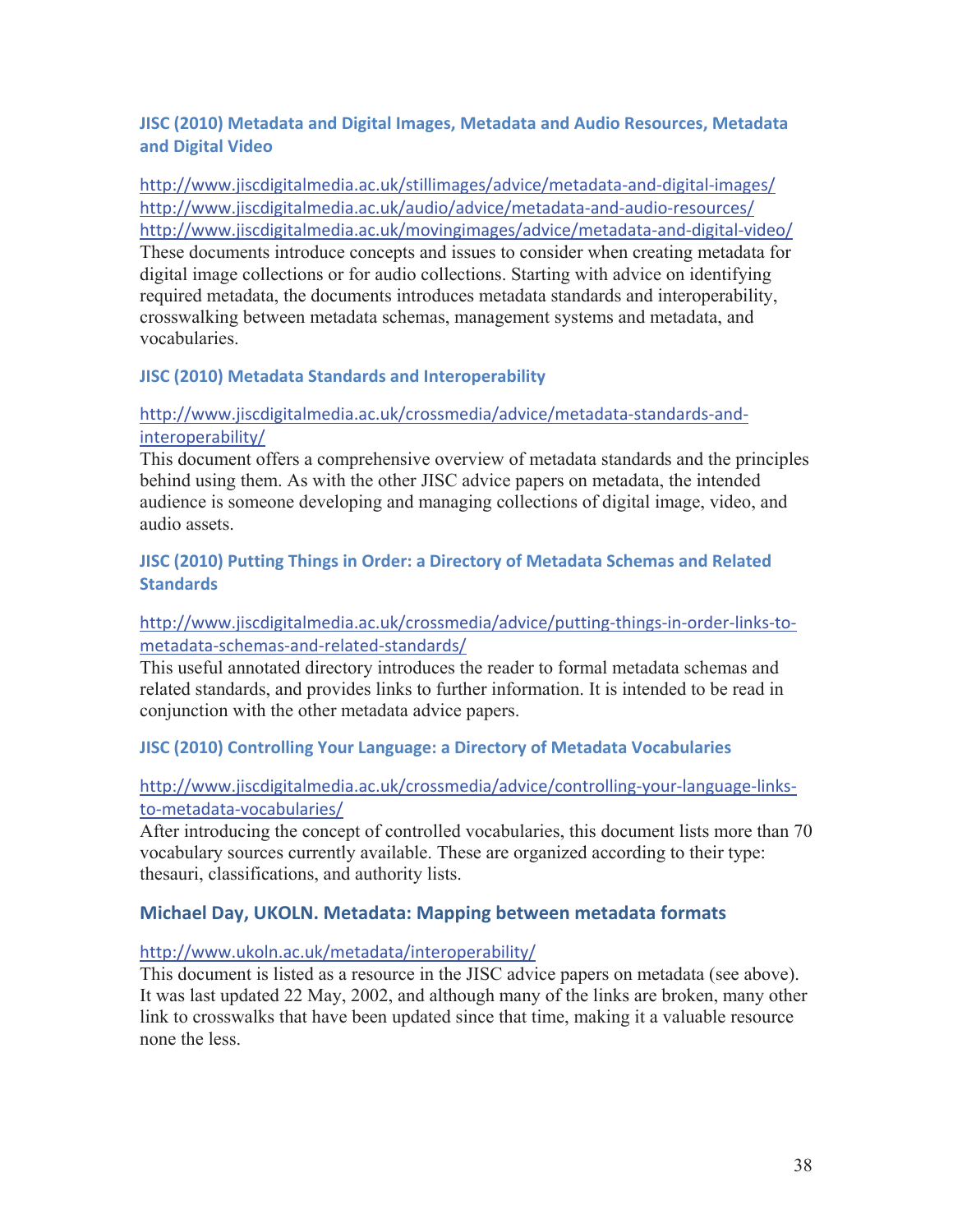## **Library of Congress – Metadata for Digital Content**

#### http://www.loc.gov/standards/mdc/

#### **National Information Standards Organization (2004) Understanding Metadata**

#### http://www.niso.org/publications/press/UnderstandingMetadata.pdf

This booklet is available free on the NISO website. This version is a revision and expansion of *Metadata Made Simple: A guide for libraries*, published in 2001. *Understanding Metadata* is a short guide that defines metadata, the main types and functions of metadata, and offers a practical approach to structuring and sharing metadata schemas.

#### **The Open Data Foundation**

http://www.opendatafoundation.org/

#### **W3C – Linked Data**

#### http://www.w3.org/standards/semanticweb/data

Linked data lies at the heart of the Semantic Web. It is the large scale integration of, and reasoning on, data on the Web. Linked data depends on data and metadata expressed in standard formats that are reachable and manageable by Semantic Web tools. Linked data and Semantic Web technologies are developed by the World Wide Web Consortium (W3C), an international community of member organizations, staff, and the public, working together to develop Web standards. HTML5, XML, and RDF (among others) are cornerstone standards of the Web developed and recommended by W3C.